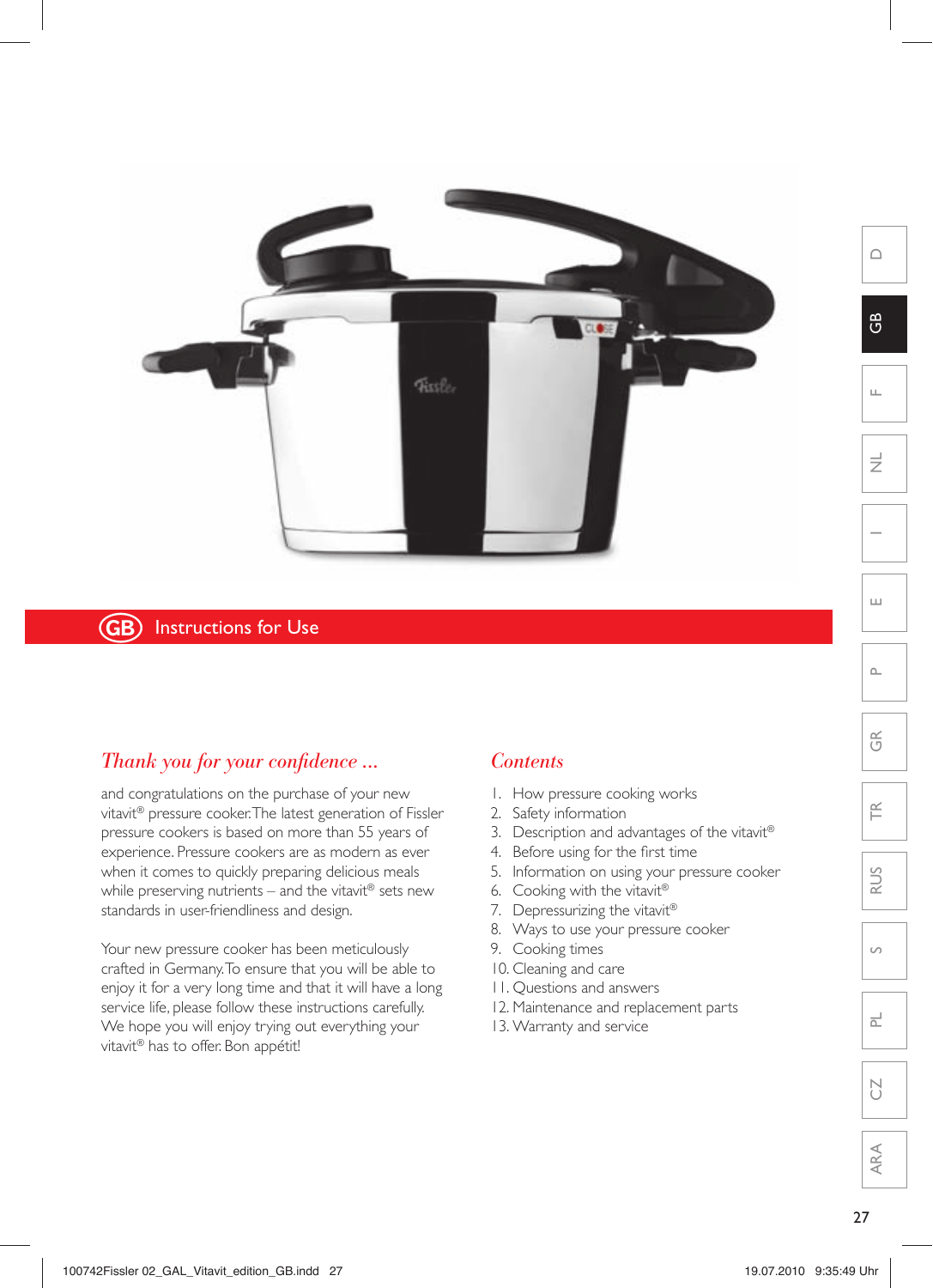

# *1. How pressure cooking works*

The basic principle of pressure cooking hasn't changed since the first pressure cooker was invented. Foods are cooked in a tightly closed vessel under pressure, at temperatures of over 100°C, since the high pressure that develops inside the pot raises the boiling point of water. This shortens their cooking times substantially. Cooking with a pressure cooker saves a great deal of (cooking) time – about 70 percent on average.



The exclusion of harmful atmospheric oxygen and the shorter cooking times also make it possible to cook the methods. And you can taste this, too, for the foods' own flavor is surprisingly intense. foods very gently. Vitamins, minerals and aroma are preserved to a far greater extent than with conventional cooking

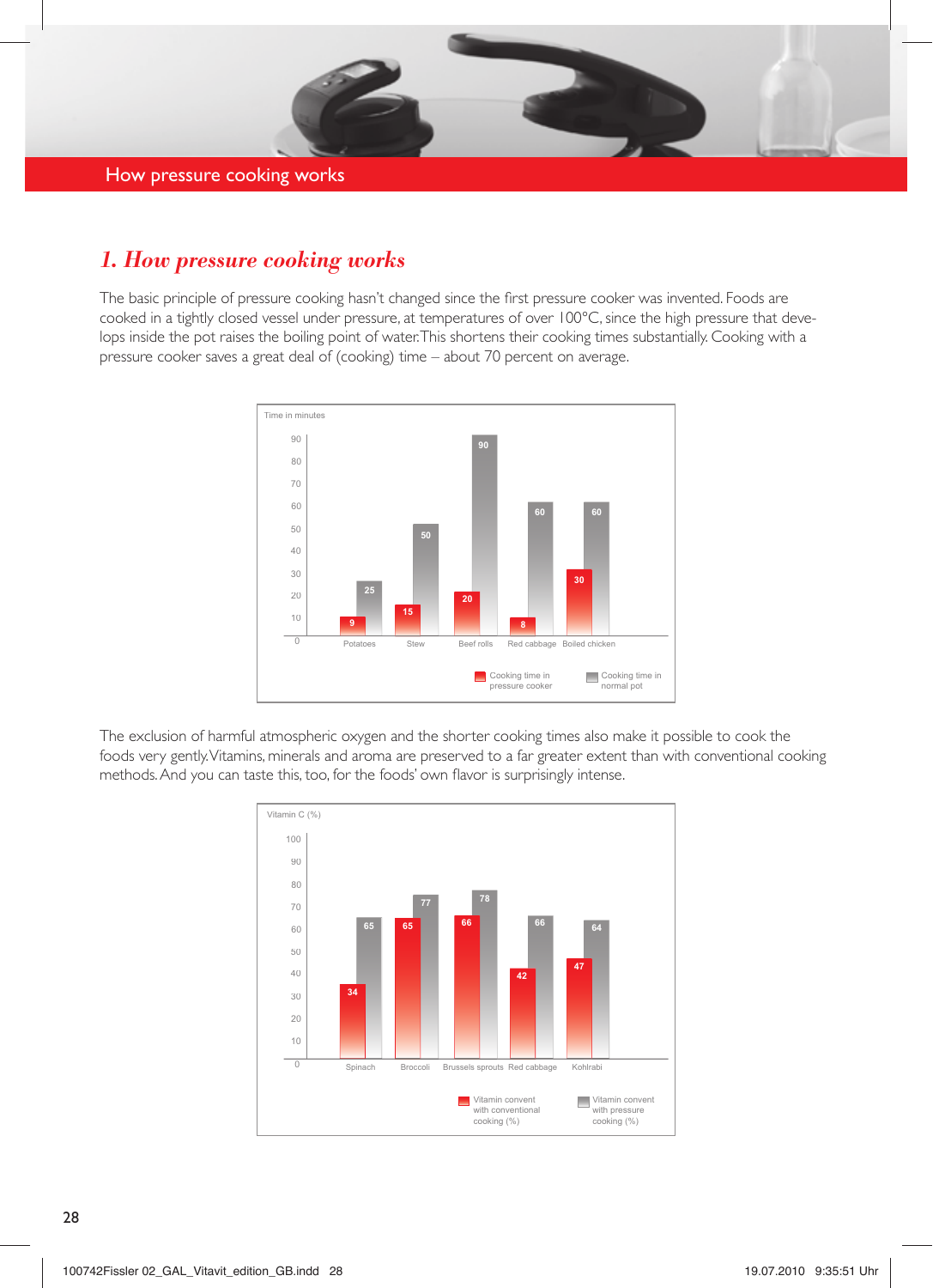## Safety information

## *2. Safety information*

## *Instructions for use*

- Read the Instructions for Use and all other information thoroughly before you use the vitavit®. Incorrect use can be dangerous.
- Do not let anyone use the pressure cooker before reading the Instructions for Use.
- If you give your pressure cooker to anyone, make sure you also provide the Instructions for Use.
- Before using the vitacontrol electronic cooking assistant, please also consult the Instructions for Use which are enclosed separately.

## *Supervision*

• Never use the pressure cooker near children.

## *Uses for the pressure cooker*

- • Only use the pressure cooker for the purposes described in the Instructions for Use. (See Chapter 8)
- • Never use the pressure cooker or pressure skillet in the oven.The handles, valves, and safety mechanisms would be damaged by the high temperatures.
- • When deep-frying in the pressure cooker, do not cover it, and only fill it halfway with oil. Never deep-fry under pressure! (See Chapter 8)
- • Pressure cookers may not be used for medical purposes especially not as sterilizers, as pressure cookers are not designed to reach the temperatures necessary for sterilizing.
- Do not cook applesauce or stewed fruits in a pressure cooker, because pockets of steam often form that can spatter up when the cooker is opened and cause scalding.
- If you have cooked meat with skin that can swell when under pressure, do not pierce it as long as the skin is swollen, as this could result in burns.

## *Safety and maintenance*

- Each time you use your pressure cooker, make sure beforehand that none of the valves and safety mechanisms are damaged or dirty and that they function properly. This is the only way to guarantee that it will operate safely. You will find information on this in Chapter 5.
- Do not alter the pressure cooker especially the safety mechanisms in any way, other than performing the maintenance measures mentioned in the Instructions for Use. Do not oil the valves.
- Regularly replace parts that are subject to wear, such as the silicone gasket and other rubber parts, with original Fissler replacement parts after you have used the pressure cooker about 400 times or, at the latest, after 2 years. Parts that show visible damage (e.g. tears, discolorations or deformations) or that do not fit correctly must be replaced immediately. Otherwise, this could affect how well and how safely your pressure cooker works.
- Use only original Fissler replacement parts. It is especially important for you to only use pots and lids for the same model, as well as other replacement parts that are intended specifically for your cooker. (See Chapter 12)

## *Operation of the pressure cooker*

- The cooker is under pressure when in use. Incorrect use can result in burns. Make sure that the cooker is properly closed before you build pressure.You will find information on this in Chapter 4. Never use the pressure cooker with the lid placed loosely on top of it.
- Only use the heat sources that are mentioned in Chapter 5.
- Make sure that the pressure cooker contains liquid before you heat it up. Not doing so could result in damage to the cooker and the burner.

 $\cap$ 

 $\mathfrak{g}$ 

 $\widetilde{\equiv}$ 

RUS

 $\overline{S}$ 

PL

CZ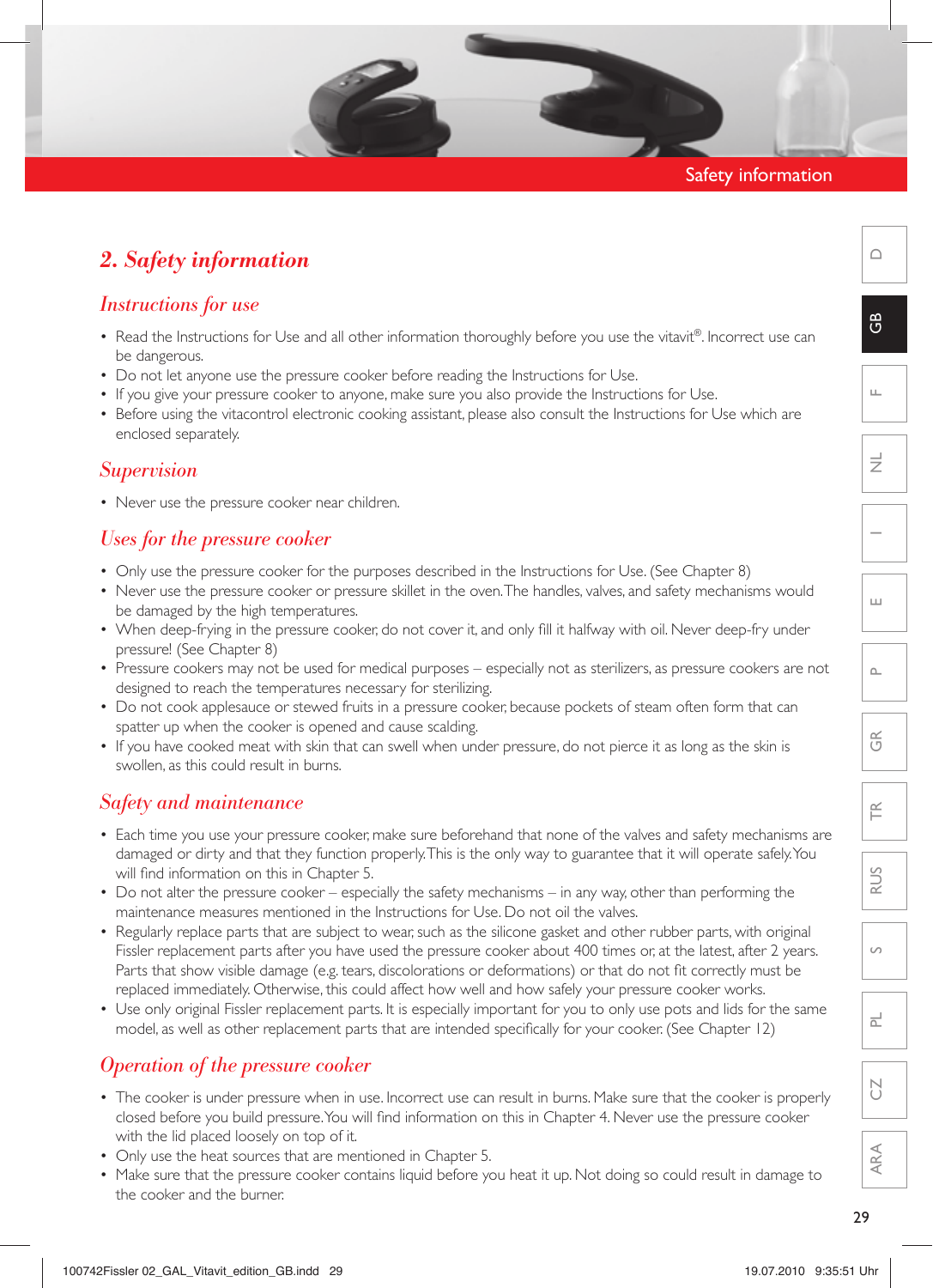## Safety information / Description and advantages of the vitavit<sup>®</sup>

Minimum amount: 200-300 ml of water, depending on the diameter of your cooker. (See ..min" marking) In case of extreme overheating, plastic parts on the cooker or the aluminum in the base could melt and liquefy. If this should occur, turn off the heat source and do not move the cooker until it has cooled down completely. Air the room.

- Do not fill the pressure cooker to more than <sup>3</sup>⁄3 of its volume. (See ..max" marking) For foods that foam or swell while they are cooking, such as rice, legumes, broths or dried vegetables, do not fill the pressure cooker to more than half full. (See  $\frac{1}{2}$ " marking)
- • Never leave your pressure cooker unattended. Regulate the energy source so that the traffic light indicator does not show the red ring. If the energy source is not turned down, steam will escape through the valve and the amount of liquid in the cooker will be reduced. If all of the liquid should vaporize, the food will burn and the cooker and burner may be damaged.
- • Move the pressure cooker very carefully when it is under pressure. Do not touch the hot surfaces. Use the handles and controls and, if necessary, potholders.

## *Opening the cooker*

- Never try to force the pressure cooker open. Do not open it before you are certain that it has been fully depressurized. You will find information on this in Chapter 7.
- • Always shake the pressure cooker before you open it, to make sure that pockets of steam will not spatter up and scald you. This is especially important for quick depressurizing or if you cool the cooker under running water.
- • Always keep your hands, head and body out of the danger zone when depressurizing the pressure cooker, for the escaping steam could injure you. Be particularly careful about this when you are depressurizing quickly with the help of the release button or the control valve.

## *Important*

• Do not use the pressure cooker if it – or any of its parts – is damaged or deformed or does not function as described in these Instructions for Use. In this case, get in touch immediately with the closest Fissler retailer or with the Customer Service Department at Fissler GmbH. (For the address, see Chapter 13.)

## **Keep these Instructions for Use along with the Instructions for Use enclosed separately with the vitacontrol electronic cooking assistant in a safe place.**

## *3. Description and advantages of the vitavit®*

#### See Fig. A

#### 1. Lid handle

- removable for easy cleaning
- 2. Release button
	- for depressurizing and opening the cooker

#### 3. Locking indicator

- shows whether the cooker is properly closed

## 4. Openings for steam escape

- while building pressure
- when the Euromatic is triggered
- when depressurizing with the release button
- for steaming without pressure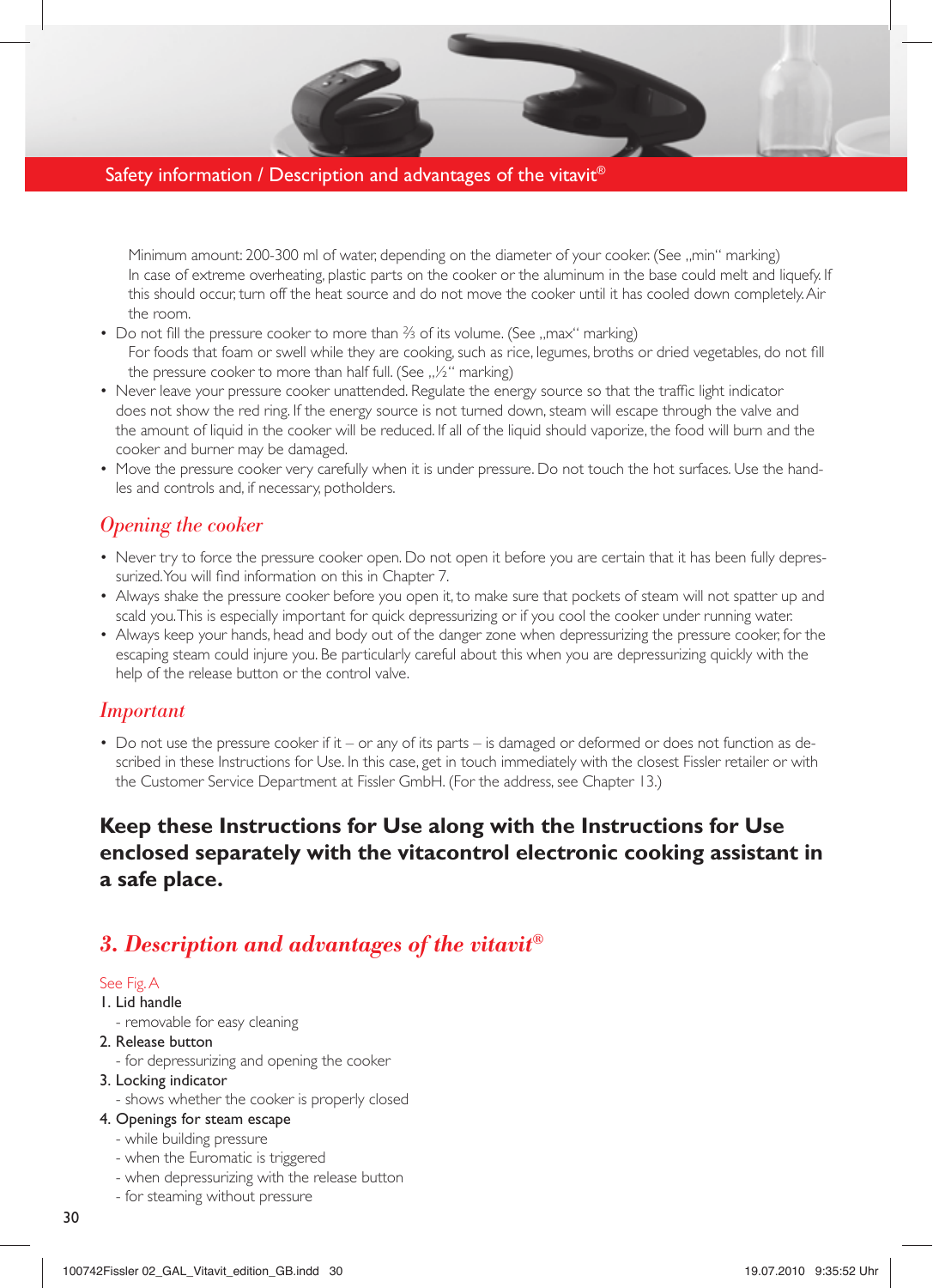|  | Description and advantages of the vitavit® |  |
|--|--------------------------------------------|--|
|  |                                            |  |

| 5. Control valve                                                          |
|---------------------------------------------------------------------------|
| - to set the cooking setting                                              |
| - with the traffic light indicator                                        |
| - with a vent for automatic pressure limitation (pressure guard)          |
| - removable for easy cleaning                                             |
| - with depressurizing setting and gradual pressure release                |
| 6. Traffic light system                                                   |
| - helps to regulate the energy source                                     |
| 7. Openings for steam release                                             |
| - when the selected cooking setting is exceeded                           |
| - for depressurizing with the control valve                               |
| - for steaming without pressure                                           |
| 8. Positioning aid                                                        |
| - for simple positioning of the lid                                       |
| 9. Groove for positioning aid                                             |
| - for inserting the positioning aid                                       |
| 10. Pot handle                                                            |
| - with deep handle recess for a secure grip                               |
| 11. Flame guard                                                           |
| - protects the handles when used on gas stoves                            |
| 12. Volume marking                                                        |
| - with "min" marking for the minimum amount of liquid                     |
| - with $\frac{1}{2}$ marking for the maximum amount of foods that rise    |
| - with "max" marking for the maximum amount of normal foods               |
| 13. Measuring scale                                                       |
| - for simple measuring of liquids – without a measuring cup               |
| 14. Conical pot bodies                                                    |
| - for stacking pots, even those with the same diameter                    |
| 15. CookStar all-stove base                                               |
| - for optimal heat properties on all types of stoves, including induction |
| 16. Helper handle                                                         |
| - with deep recessed grip for safe carrying                               |
| 17. Safety nubs (safety mechanism)                                        |
| - prevents pressure from building if the cooker is not closed properly    |
| 18. Fissler Euromatic (safety mechanism)                                  |
| - for automatic pressure building                                         |
| - prevents pressure building if the cooker is not properly closed         |
| - automatically limits pressure                                           |
| - prevents the cooker from being opened as long as there is pressure      |
| 19. Fastening screw for lid handle                                        |
| - no tools are needed                                                     |
| - with a flat gasket, fixed in the lid                                    |
| 20. Silicone gasket (safety mechanism)                                    |
| - made of high-quality silicone                                           |

- with safety pockets to limit pressure 21. Bell-shaped nut for fastening the control valve
	- with recessed grips, can be easily removed without tools

## 22. Silicone membrane

- for sealing the traffic light indicator

 $\triangle$ 

GB

 $\mathbf{r}$ 

 $\equiv$ 

 $\overline{\phantom{0}}$ 

 $\overline{\Xi}$ 

 $\mathbf{r}$ 

 $\widetilde{\mathbb{G}}$ 

 $\widetilde{\mathsf{F}}$ 

RUS

S

 $\overline{\mathbb{L}}$ 

 $\overline{C}$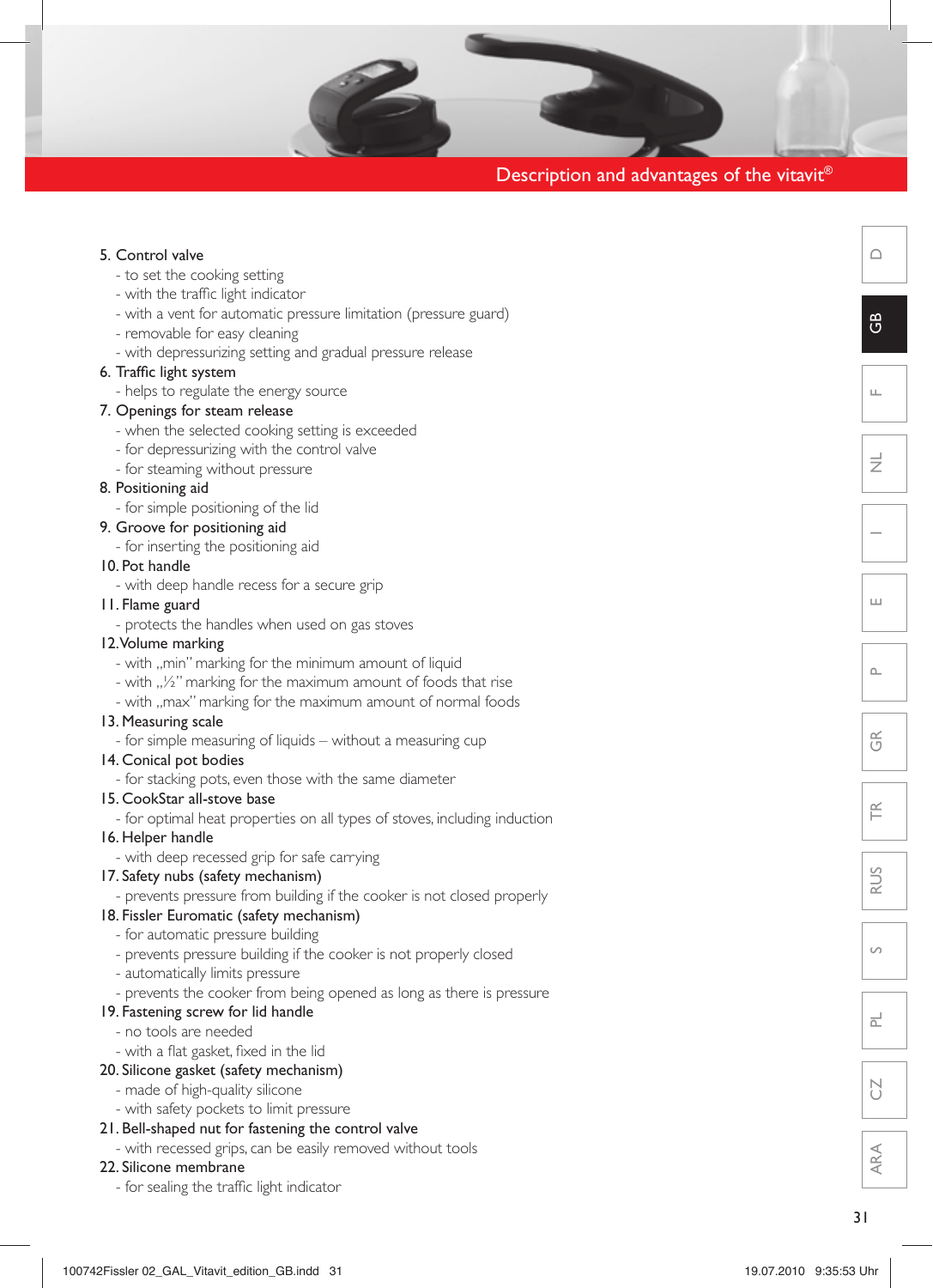## Description and advantages of the vitavit® / Before using for the first time

#### 23. Molded valve seal

- for sealing the control valve

#### 24. Valve base seal

- to seal the valve base
- 25. Insets for steaming (depending on model)
	- elongated perforations for optimum penetration of steam
	- with ridged surface for free steam flow, even with large items
	- with a tripod stand

#### 26. vitacontrol electronic cooking assistant

- with LED field and signals for controlling the stove
- with display for indicating the cooking time and battery change and service intervals
- with control buttons for adjusting the cooking time and controlling other functions
- with clamping arms for securing to the control valve

#### See Fig. B

- a. CE symbol (ensures that the cooker complies with the EC directive for pressure cookers)
- b. Nominal capacity (not equal to usable capacity)
- c. Maximum operating pressure (maximum permissible steam release pressure of the valve)
- d. Manufacturing date (calendar week/year)

## *4. Before using for the first time*

Make sure you understand how the cooker is used before you try it out.

Before using the vitacontrol electronic cooking assistant, please consult the Instructions for Use enclosed separately.

## *Opening the cooker*

#### See Fig. C

Press the release button (Fig. A-2) on the lid handle in the direction shown by the arrow, and turn the lid to the right as far as possible. Now you can remove the lid.

## *Positioning aid*

On the lid, there is a metal tab that says"Close" (Fig.A-8).The counterpart to it is a groove (Fig.A-9) in the pot handle. This makes it easy to place the lid in the correct position.

## *Closing the cooker*

#### See Fig. D

To put the lid on the cooker, hold it slightly slanted, place the positioning aid in the groove on the pot handle, and then lower it. The correct position for the lid is also indicated by red dots on the positioning aid and the pot handle. If these dots are perfectly aligned, the lid can be put on the pot.

#### See Fig. E

To close, turn the lid to the left as far as possible, until the cooker locks with an audible "click."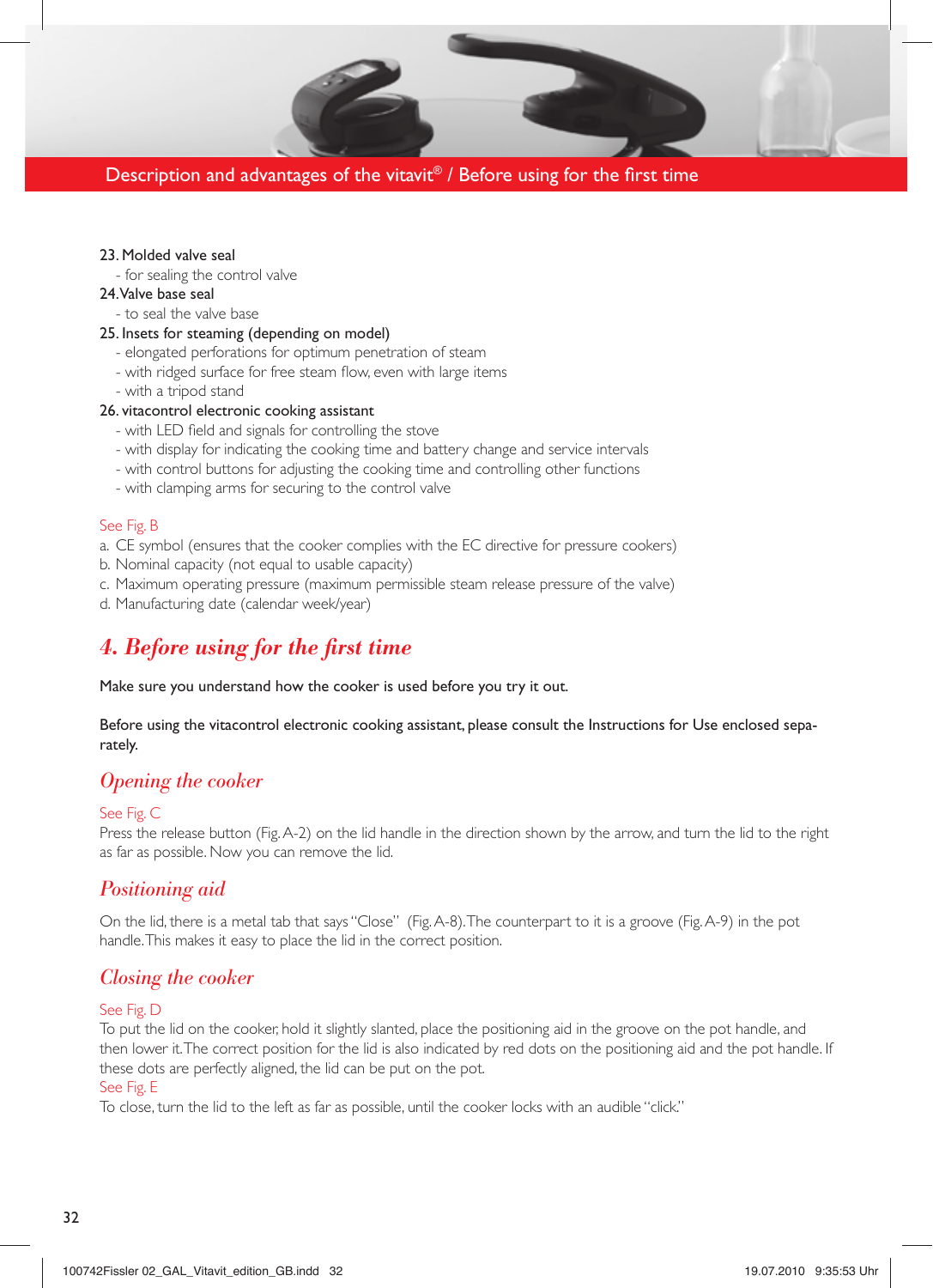## Before using for the first time / Information on using your pressure cooker

## *Locking indicator*

See Fig. F

The locking indicator (Fig. A-3) in the lid handle will tell you whether the cooker is correctly closed and ready to use:

Green = The cooker is properly closed and ready for use. Red = The cooker is not properly closed, and no pressure can be built up.

## *Cleaning*

Wash the pot, lid and silicone gasket thoroughly before using the pressure cooker for the first time. This will remove any traces of polishing dust and minor impurities.

We recommend the subsequent use of Fissler Stainless Steel Care (or another product for the care of stainless steel cookware) for the pot and lid. This will make the stainless steel more resistant to the influences of salts and acidic substances. Residues of the care product should be thoroughly washed off. Use the care product as needed or when you notice changes in the appearance of the stainless steel surface.

## *5. Information on using your pressure cooker*

## *Safety mechanisms*

Your vitavit® pressure cooker is equipped with various mechanisms that automatically make your pressure cooker safe. Before you use the pressure cooker, and each time you use it, be sure to check that the following safety mechanisms are functioning properly. Never alter these in any way. Make sure that the control valve and the lid handle are properly and firmly attached before you begin to cook. You will find information on this in Chapter 10.

#### Control valve (Fig. A-5)

#### See Fig. G

Remove the control valve from the lid and turn it to Setting 2. Use your finger to check whether the traffic light indicator(1) and the valve body(2) can move freely and spring back.

## Euromatic (Fig. A-18)

#### See Fig. H+I

Make sure that the Euromatic is clean and can move freely in the lid.The o-ring must lie completely in the groove provided for it.

#### See Fig. J

Use your finger to check whether the white ball in the Euromatic does not stick and can move freely and spring back.

#### Silicone gasket (Fig. A-20) and safety nubs (Fig. A-17)

#### See Fig. K

Make sure that the silicone gasket and the edge of the lid are clean, that the silicone gasket has not been damaged, and that the safety nubs can move freely. Insert the silicone gasket so that it lies completely flat, under the part of the edge that curves inward, on the inside of the lid. The silicone gasket must fit in front of the safety nubs, that is, pressed away from the edge of the lid.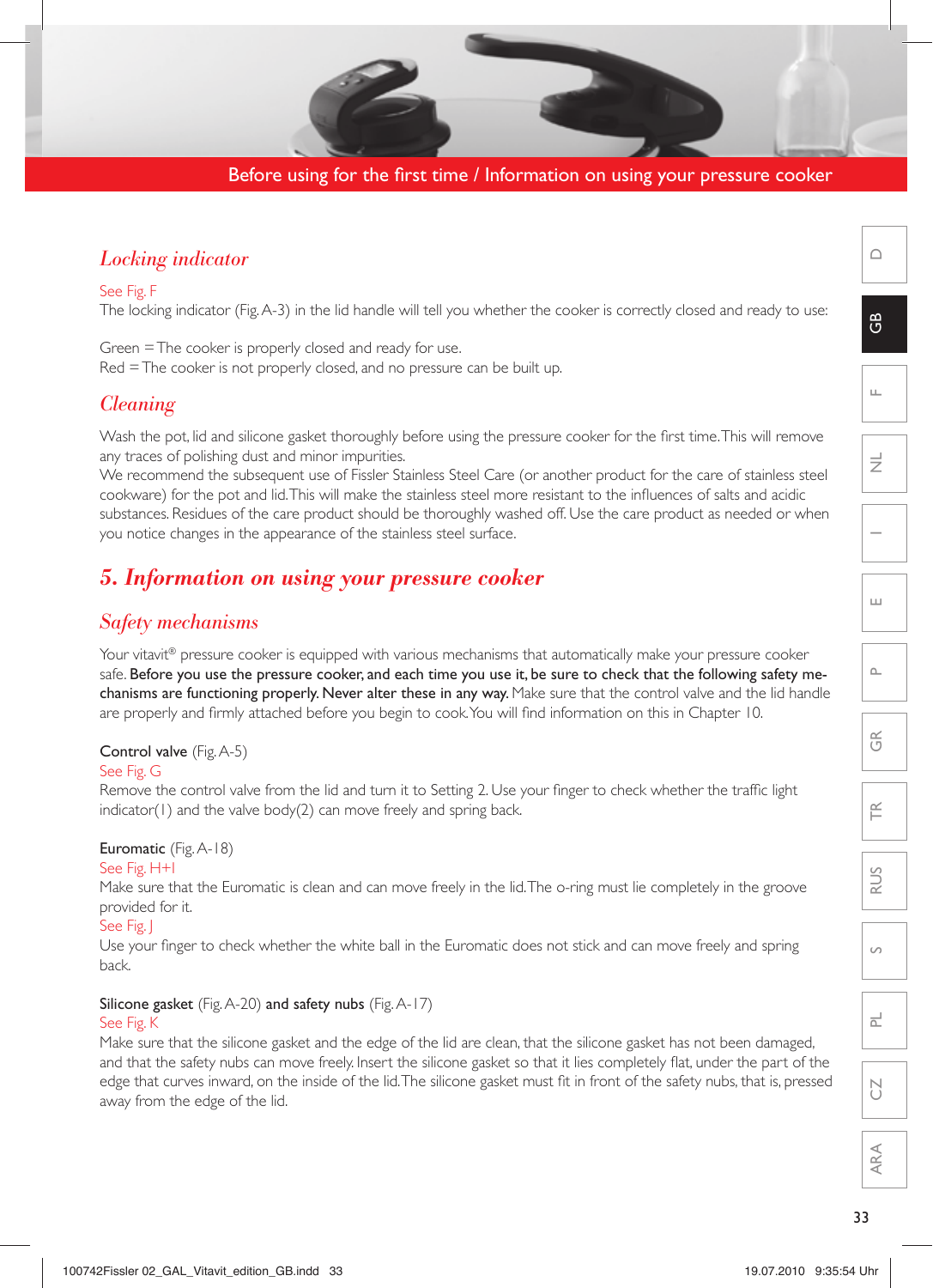

#### Information on using your pressure cooker

## *Filling capacity*

#### See Fig. L

Please note the following information on filling amounts. A scale found on the inside of the pot will make it easier to measure these amounts.

## ..min"

Depending on the diameter of the pressure cooker, at least 200-300 ml of liquid is necessary to produce steam, regardless of whether you are using an inset or not. Never use the pressure cooker without having this minimum amount of liquid (see ..min" marking).

Ø 18 cm: 200 ml Ø 22 cm: 250 ml Ø 26 cm: 300 ml

#### "max"

The pressure cooker may only be filled up to  $\frac{2}{3}$  full to function safely (see "max" marking).

 $\frac{1}{2}$ "

For foods that foam or expand during cooking, such as rice, legumes, broths, or dried vegetables, the pressure cooker may only be filled half full (see  $\frac{1}{2}$ " marking).

#### Important:

Never cook without sufficient liquid, and make sure that the liquid in the pressure cooker never steams away completely. Otherwise, the food may burn and the cooker, handles and burner can be damaged (see safety instructions).

## *Suitable stoves*

The fully encapsulated CookStar all-stove base ensures optimal heat absorption, distribution and storage and can be used on all kinds of stoves, including induction. The integrated expansion joints, seen as a star on the bottom of the cooker, ensure that the base will be absolutely stable. The proper contact between the base and the burner is thus ensured – for the best of cooking results.



## *Regulating the heat source*

|                                                      | Heat source levels |            |            |                                 |
|------------------------------------------------------|--------------------|------------|------------|---------------------------------|
|                                                      | $ - 2 $ levels     | I-9 levels | I-6 levels | 1-3 levels                      |
| Browning (open cooker)                               | $9 - 12$           | $6-9$      | 4-6        | $2 - 3$                         |
| Building steam, expelling air                        |                    |            |            |                                 |
| Continuing to cook, steaming,<br>heating up, thawing | -6                 | -4         | 1-3        | $\frac{1}{2}$ - 1 $\frac{1}{2}$ |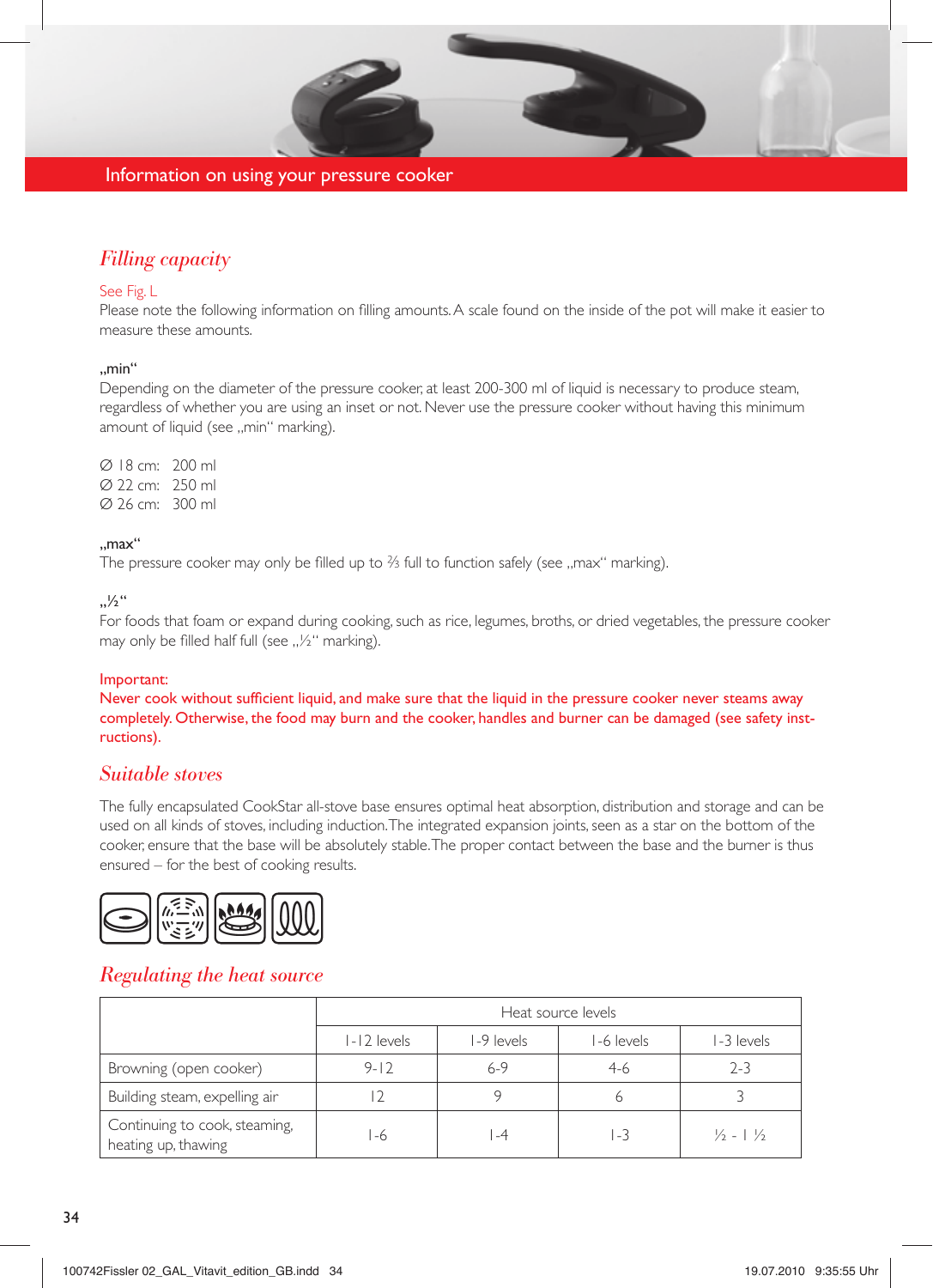## Information on using your pressure cooker / Cooking with the vitavit<sup>®</sup>

The indicated settings should serve as guidelines. For induction cooking, depending on the power, lower settings may be used. Please also refer to the information given in the instructions for your stove.

Whether empty or containing fat, an open pressure cooker may never be heated at the highest energy level for more than 2 minutes. If overheated, the base can turn golden. This discoloration does not affect how well the cooker functions, however.

Solid/glass ceramic (radiation/halogen): The diameter of the burner should be the same as or smaller than the diameter of the pot base.

Gas stove: Place the cooker in the center, and make sure that the flames do not extend up the sides of the cooker.

Induction: Always place the cooker in the center of the cooking zone. The base of the pot should be the same size as or larger than the cooking zone. Otherwise, it is possible that the cooking zone will not be triggered by the pot base.

Special information for induction stoves: To prevent overheating and damage to the cookware as a result of the high induction power, never heat the cooker up empty or unattended. Please also adhere to the Instructions for Use provided by the stove manufacturer. A humming sound may come from your cooker while it is in use. This sound has technical reasons and does not indicate that there is a defect in your stove or cookware.

## *Tips for saving energy*

- When cooking at the gentle or speed setting, regulate the energy source so that the traffic light indicator does not enter the red area and the valve does not begin to release steam.
- When cooking at the pressureless steaming setting, regulate the energy source so that only a slight plume of steam is released from the lid handle or control valve.
- Use a burner that is the right size. (See notes above)
- Choose cookware that is the right size for the amount of food you are preparing.
- Take advantage of the heat stored in the base. Turn off the heat source even before the end of the cooking period, so that you can use the cooling off period.

## *6. Cooking with the vitavit®*

Numerous cooking methods are possible in your pressure cooker: stewing or braising, steaming with the inset, sautéing and deep-frying (without the lid), as well as thawing, preserving, and extracting juice. You will find more information on ways to use your pressure cooker, as well as on how to use the insets, in Chapter 8.

## *Preparing*

Place the ingredients called for in your recipe in the pressure cooker. Make sure you observe the specified filling capacities. (See Chapter 5)

Then place the lid on the cooker and close it. If the locking indicator (Fig. A-3) in the lid handle is green, the cooker is ready to start cooking. (See Chapter 4)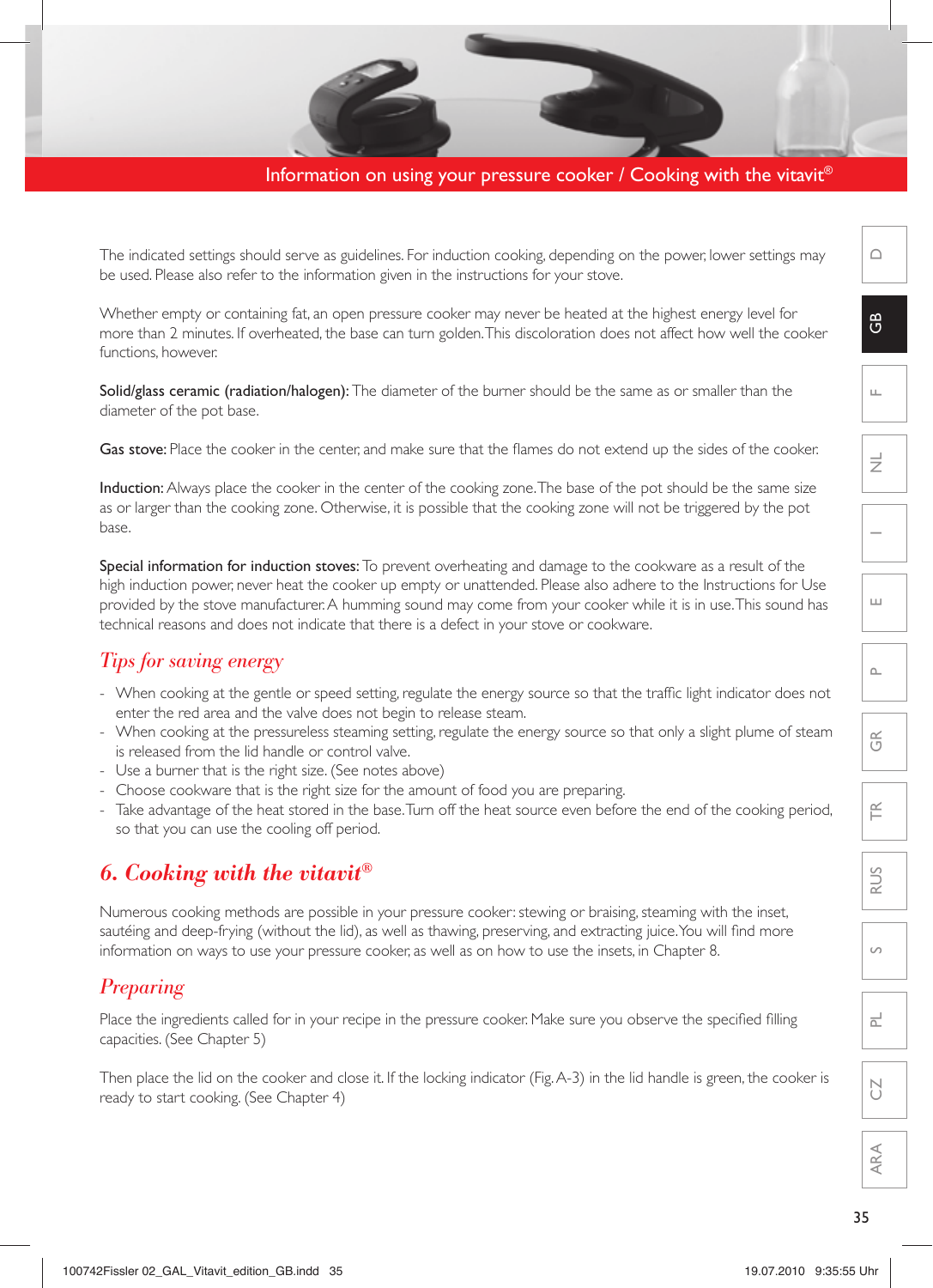## Cooking with the vitavit®

## *Selecting the cooking setting*

#### See Fig. M

Select the desired cooking setting on the control valve (Fig. A-5). The table of cooking times (Chapter 9) will give you suggestions for this.

Setting 1, approx. 110°C (Gentle Setting) (45 kPa operating pressure)

for delicate foods, such as fish or vegetables

Setting 2, approx. 116°C (Speed Setting) (75 kPa operating pressure)

for all other foods, such as meats or stews

#### Steaming without pressure

In addition to the gentle and speed settings, you can also select a setting for steaming without pressure or for conventional cooking. Since this setting operates without pressure, the additional instructions in Chapter 6 and 7 do not apply here. You will find additional information on the pressureless steaming setting in Chapter 8.

## *Building pressure and expelling air*

Set your heat source to high to heat up the pressure cooker. Steam will escape from under the lid handle (Fig. A-1), along with the atmospheric oxygen that can destroy vitamins. This process can take a few minutes. As soon as the Euromatic closes and no more steam is expelled, pressure will begin to build up.The traffic light indicator (Fig.A-6) will soon begin to rise.

## *Traffic light system*

#### See Fig. N

No matter which cooking setting you select (Setting 1 or 2), the traffic light indicator will show you three different colors. Much like a traffic light, these colors tell you the temperature in the cooker and help you to regulate the energy source.

When using the vitacontrol electronic cooking assistant, this information is also communicated via visual and audible signals (see the separate Instructions for Use enclosed).

#### Yellow ring:

"The selected cooking setting will soon be reached. You can turn down the heat."

Depending on the kind of stove and what you are cooking, you may need to reduce the energy sooner or later. For solid burners or glass ceramic cooking surfaces at the beginning of the yellow ring, for induction or gas toward the end of the yellow ring.

#### Green ring:

"The selected cooking setting has been reached. The actual cooking time begins now."

Adjust the energy source so that the traffic light indicator remains in the green area during the entire cooking period.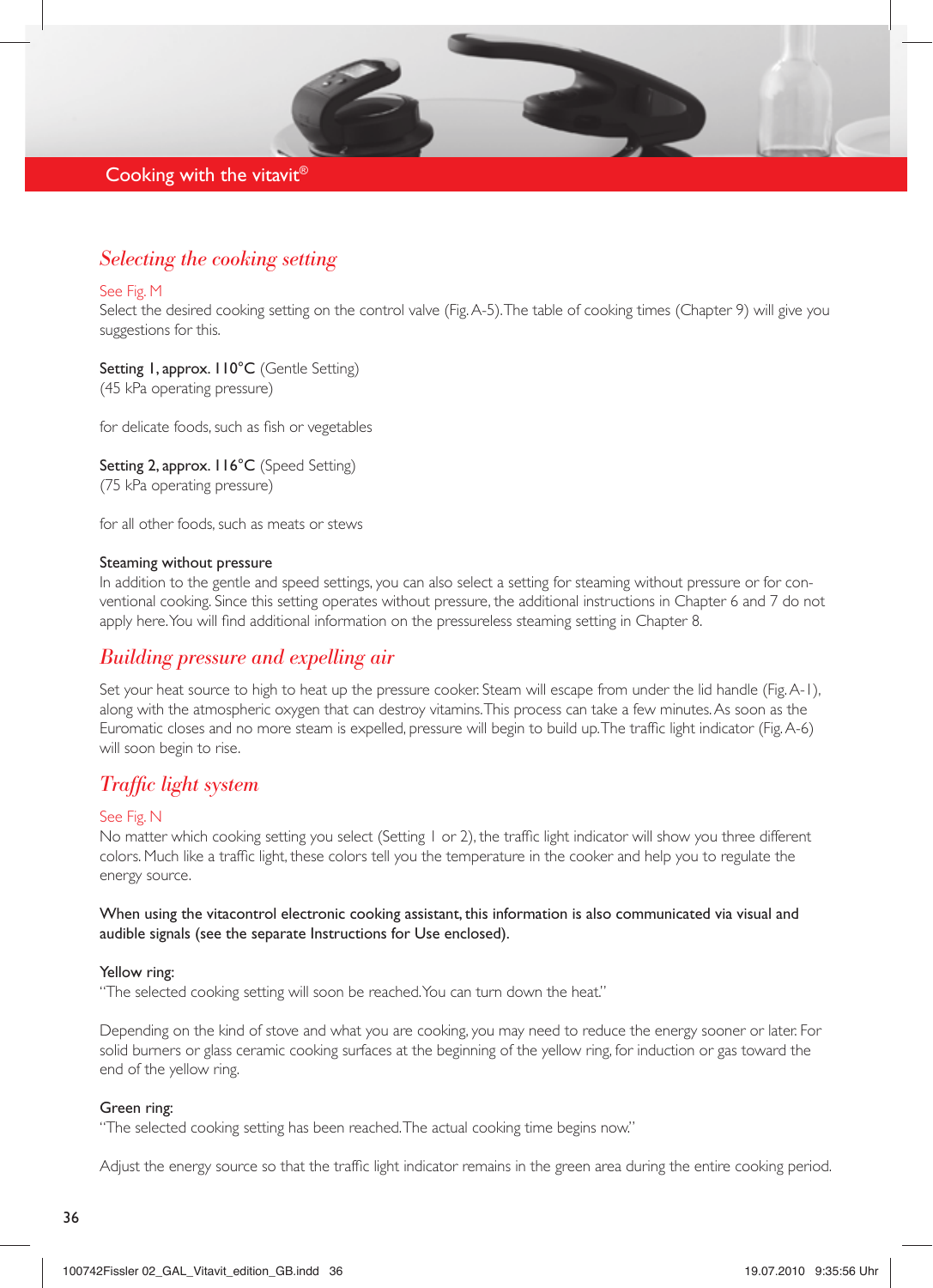## Cooking with the vitavit® / Depressurizing the vitavit®

#### Red ring:

"The temperature in the cooker is too high. The cooker will automatically begin to release steam to regulate the temperature. You need to turn down the heat source."

The energy source should be regulated so that the traffic light indicator does not enter the red zone. Otherwise, the cooker will lose liquid due to the release of steam.

#### Important:

Make sure that the liquid in the pressure cooker never completely vaporizes. (See information in Chapter 5.)

## *Cooking times*

The actual cooking time begins once the selected cooking setting (green ring) has been reached. You will find the cooking times for various foods in Chapter 9.

## Basic rules:

- 1. The cooking time at Setting 2 is about ½ to ⅓ of the normal cooking time.
- 2. The cooking time at Setting 1 is about 50% longer than at Setting 2.
- 3. Cooking times for the same food can vary, since the amount, size and consistency of the foods influence the cooking time.

#### For example, boiled potatoes:

| Conventional cooking time | Cooking time at Setting 2   Cooking time at Setting I |              |
|---------------------------|-------------------------------------------------------|--------------|
| About 30 min.             | About 12 min.                                         | About 18 min |

At the end of the cooking time, remove the pressure cooker from the heat source and depressurize it. (See information in the following chapter.) Only then can you open it.

## *7. Depressurizing the vitavit®*

#### Important:

Never try to force the pressure cooker open. The cooker can only be opened when the traffic light indicator has fallen into its socket completely and no more steam escapes when the release button is activated. Once the cooker has been depressurized, the release button can be easily pressed in order to open the cooker. Always gently shake the cooker before you open it, to release steam pockets that may have formed in the food. If you do not do this, you may be scalded by spattering food and steam.

When using the vitacontrol electronic cooking assistant, remove it before depressurizing the pressure cooker and protect it from moisture.

#### There are 4 ways to depressurize your vitavit®.

The way you depressurize depends on the food you are cooking. For foods that tend to foam or rise, such as legumes, soups or stews, or for foods with a delicate peel, such as jacket potatoes, do not select a method that reduces the pressure quickly, as this could cause the food to be ejected or the peel to burst.

 $\cap$ 

PL

CZ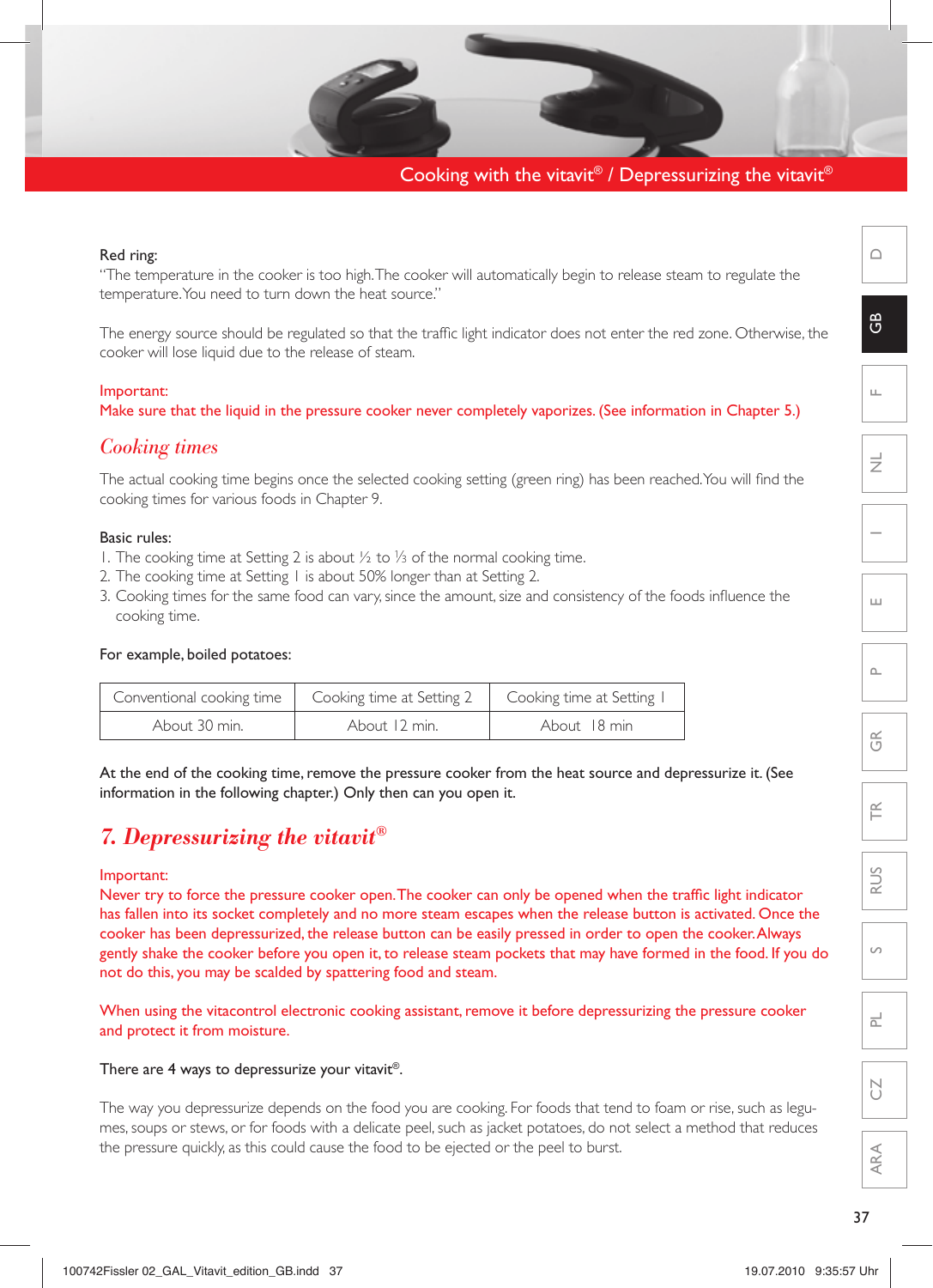## Depressurizing the vitavit<sup>®</sup>

#### Method 1

"Quick depressurizing with the release button"

#### See Fig. O

Press the release button (Fig. A-2) gently in the direction shown by the arrow, and steam will escape from under the lid handle (Fig. A-4). Hold the button in until the traffic light indicator has fallen back into its socket completely and no more steam is escaping.Then release the button, shake the cooker gently, and press the release button again. Repeat this until no more steam escapes. Once the cooker is depressurized, the Euromatic will sink.The release button can now be pressed in completely to open the cooker.

#### Note:

As long as there is any pressure in the cooker, the release button cannot be pressed completely. This is normal, and it ensures that the cooker cannot be accidentally opened while under pressure. Do not try to force the release button!

#### Method 2

"Depressurizing setting on the control valve"

#### See Fig. P

If you turn the control valve little by little toward the depressurizing setting, steam will be released under the control valve (Fig. A-7). You can decide whether the steam should be released gently or more quickly. The larger the steps you activate in the control valve, the greater the amount of steam released. Finally, set the control valve at the depressurizing setting, and wait until no more steam is released. Shake the cooker gently and repeat this step until no more steam escapes. Once the cooker is fully depressurized, the Euromatic will sink.The release button can now be pressed completely to open the cooker.

#### Note:

Never turn the control valve directly from Setting 1 or 2 to the depressurizing setting, as the steam release would be extremely strong and food could be ejected as well. Always turn the control valve little by little until it reaches the depressurizing setting.

#### Method 3

"Let it cool off"

If you would like to take advantage of the residual energy in the cooker, use this method. Shortly before the end of the cooking time, take the cooker off the stove and just let it gradually cool down until the traffic light indicator has sunk completely.

Then press the release button gently in order to release any residual pressure. When no more steam escapes, let go of the button, shake the cooker gently, and then press the release button again. Repeat this step until no more steam escapes.When the cooker is fully depressurized, the Euromatic will sink again.Then the release button can be pressed in fully to open the cooker.

This method is especially good for foods with longer cooking times.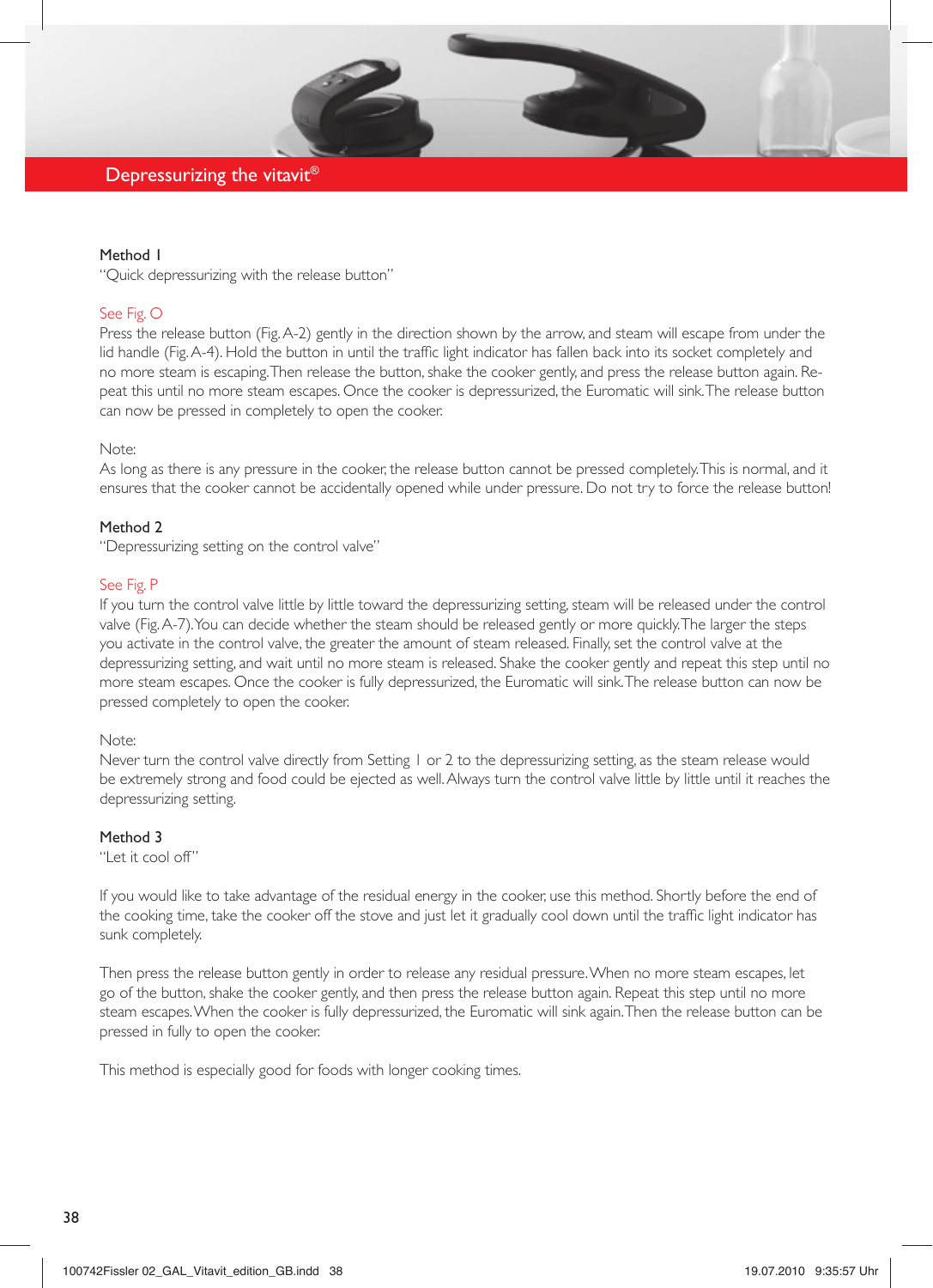Depressurizing the vitavit® / Ways to use your pressure cooker

#### Method 4

"Depressurize under running water"

## See Fig. Q

If the escaping steam bothers you, cool off the cooker under running water. Just place the cooker in the sink and let cold water run over the side of the lid (not over the lid handle or control valve) until the traffic light indicator has sunk completely.

Then press the release button gently to release any residual pressure. When no more steam escapes, let go of the button, shake the cooker gently, and then press the release button again. Repeat this step until no more steam escapes.When the cooker is fully depressurized, the Euromatic will sink.Then the release button can be pressed down fully to open the cooker.

## *8. Ways to use your pressure cooker*

## *Braising meat*

Braising is a combination of searing and stewing. The meat is first browned at a high temperature and then simmered in liquid.

- Heat the pressure cooker or pressure skillet without fat at medium heat (⅔ of stove power).
- Sprinkle a few drops of cold water into the pot. If they form clear pearls that "dance around" in the pot, this is the right temperature for browning meat, with or without fat. Carefully remove the water from the pot, using a paper towel, for example, before adding fat or placing the meat in the pot.
- • Press the meat down firmly.After a few minutes, it will loosen by itself and can then be turned.Then you can add any other ingredients needed.
- Add the liquid called for in your recipe, but at least 200-300 ml. (See Chapter 5)
- Close the cooker.
- Select the cooking setting and build pressure in the cooker. (See Chapter 6)

Note: Meat is generally cooked at Setting 2. See Chapter 9.

## *Soups and stews*

Soups and stews are always cooked without the inset.

- The cooker must never be more than ⅔ full ("max" marking). In the case of foods that swell or foam a great deal, only half full  $($ " $\frac{1}{2}$ " marking).
- First heat the soup in the open cooker and scoop off all of the foam that forms.
- Stir.
- Close the cooker.
- Select the cooking setting and build pressure. (See Chapter 6)

Note: Soups and stews are generally cooked at Setting 2. See Chapter 9.

 $\cap$ 

 $\mathfrak{g}$ 

F

NL

E

 $\sim$ 

 $\widetilde{\mathcal{F}}$ 

 $\widetilde{\mathbb{E}}$ 

RUS

 $\overline{S}$ 

 $\overline{\mathbb{L}}$ 

 $\sum_{i=1}^{n}$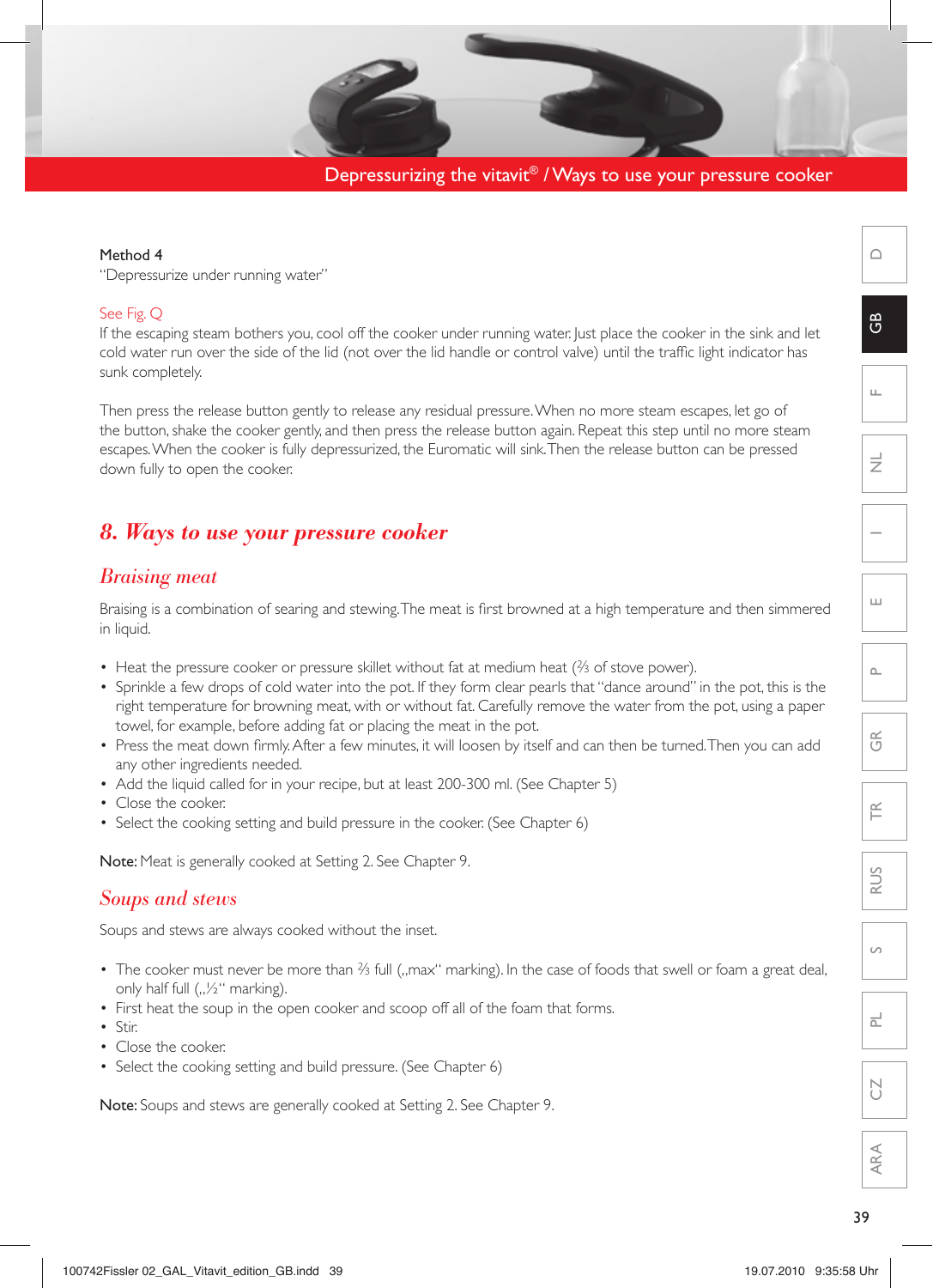

## Ways to use your pressure cooker

## *Vegetables and potatoes*

Vegetables and other delicate foods can be steamed very gently in the perforated inset. Depending on the model, the inset may be included or else sold separately.

- Add a minimum of 200-300 ml of liquid (see ..min" marking) to the pressure cooker. If desired, also add herbs, seasonings or wine.
- Place the washed vegetables in the perforated inset and put the inset on top of the tripod in the pot.
- Close the cooker.
- Select the desired cooking setting and build pressure. (See Chapter 6)

Note: Vegetables are generally cooked at Setting 1. See Chapter 9.

## *Cooking rice*

Rice can be cooked in the pressure cooker without an inset.To prepare brown rice:

- Place rice and water in a 1:2 ratio in the pressure cooker.
- Add salt as desired.
- Add at least the minimum amount of liquid.
- Close the cooker.
- Select Setting 2 and build pressure until the proper temperature has been reached (green ring).
- Cook about 7-9 minutes at Setting 2, then depressurize and open the cooker.
- Or else remove the cooker from the stove, set it aside, and let the rice simmer gently for about 15 minutes. Then open the cooker.

Note: Rice can also be cooked in the unperforated inset. Pour at least the minimum amount of liquid into the cooker. Then put the unperforated inset containing rice and water (ratio about 1:1) in the cooker.

## *Cooking fish*

Fish can be cooked in its own juice, with the minimum amount of liquid, at the bottom of the cooker or else steamed in the perforated inset.

Note: Fish is generally cooked at Setting 2. See Chapter 9.

## *Deep-frying*

#### Foods can only be deep-fried in the pressure cooker without the lid!

To prevent burns caused by foaming or spattering oil, make sure that the pot you use is high enough.

- Fill the cooker at most half full  $($ " $\frac{1}{2}$ " marking) with fat.
- Heat the fat at medium. Do not overheat it.
- The right temperature for deep-frying has been reached if bubbles immediately form around the handle of a wooden spoon when it is dipped in the hot fat.
- Never cover the cooker!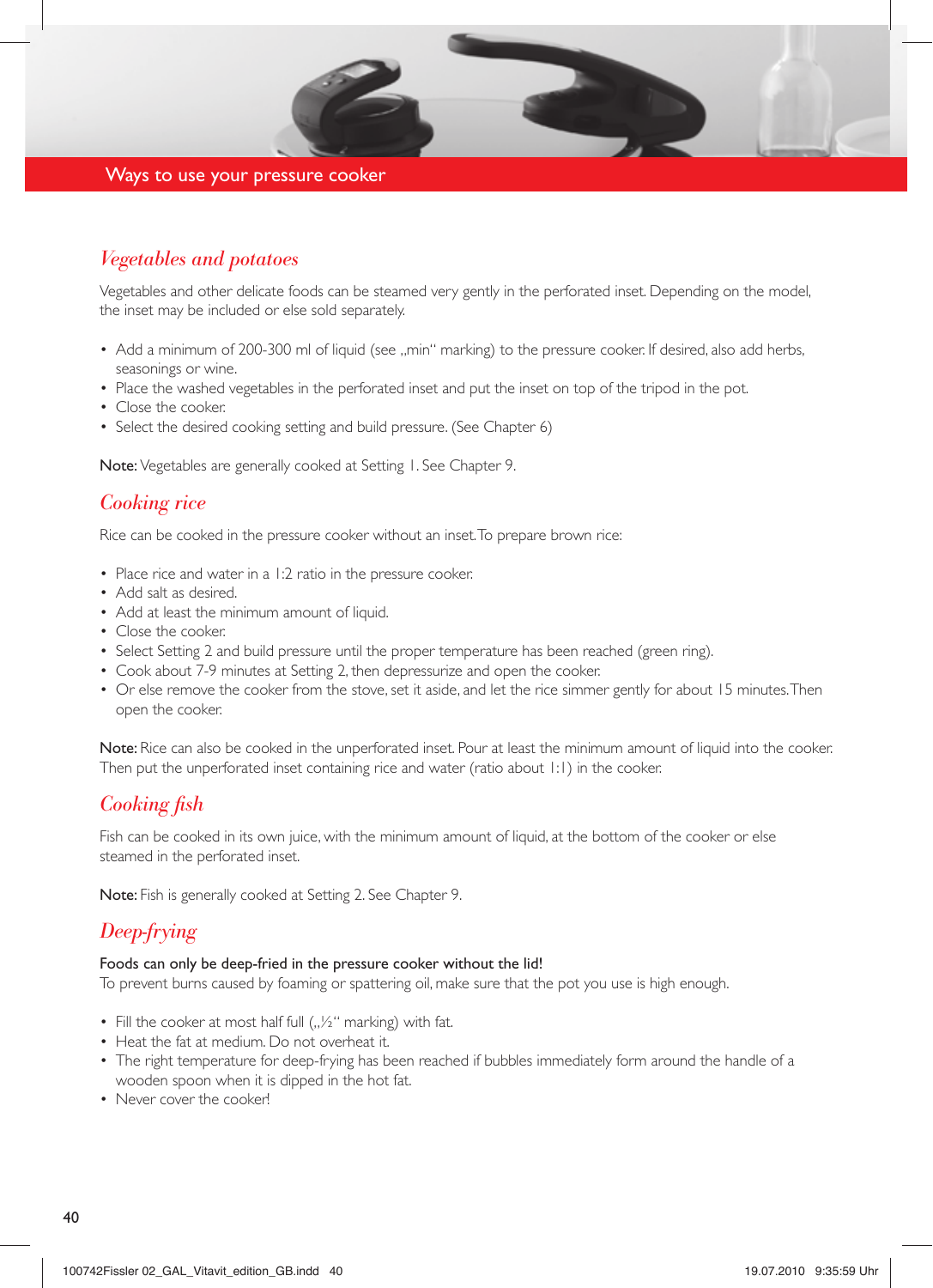## Ways to use your pressure cooker

## *Steaming*

This means cooking foods in steam at temperatures of around 100°C. Hot steam surrounds the food and condenses on its surface. The food does not lie in the water while it is being cooked. This is why you need to use the perforated inset for steaming. Depending on the model, the inset may be included or else sold separately.

- Add a minimum of 200-300 ml of liquid (see ..min" marking) to the pressure cooker. If desired, also add herbs, seasonings or wine.
- Place the food in the perforated inset and place the inset on top of the tripod in the cooker.
- Close the cooker.
- Select the steaming setting and build pressure.
- No pressure is built up, and the traffic light indicator does not rise.
- You will know that the water is boiling and the right temperature has been reached by the fact that steam is expelled around the lid handle and/or control valve.
- Turn down the energy source.
- A slight release of steam during the cooking process is normal.
- Make sure that the liquid in the cooker does not boil off completely!
- The cooking times for steaming are approximately the same as for normal cooking (though they tend to be a little longer).

The steaming setting can also be used without the inset for conventional cooking without pressure.

#### Note:

When cooking with the steaming setting, you can open the cooker at any time to stir or season the food. If the energy source is too high, the cooker may become locked for reasons of safety and the release button cannot be pressed in to open the cooker. If this should happen, remove the cooker from the stove,, wait just a moment, and you will be able to open the cooker again.

## *Preparing frozen foods*

Frozen foods can be very easily prepared in the pressure cooker.

- Meat: Thaw a bit before browning.
- Foods without sauce: Place in the cooker in the perforated inset.
- Foods with sauce: Place in the cooker in the unperforated inset.
- Place at least 200-300 ml of liquid (see ,,min" marking) in the pressure cooker.
- Close the cooker.
- Select the cooking level and build pressure. (See Chapter 6)

## *Preserving*

The pressure cooker can also be used for preserving foods. Depending on the size of the preserving jars, you should use the 4.5 l model or larger.

 $\cap$ 

 $\mathfrak{S}$ 

 $\cap$ 

 $\frac{\alpha}{\sqrt{2}}$ 

 $\widetilde{\mathbb{E}}$ 

RUS

 $\circ$ 

 $\overline{\mathbb{L}}$ 

**N**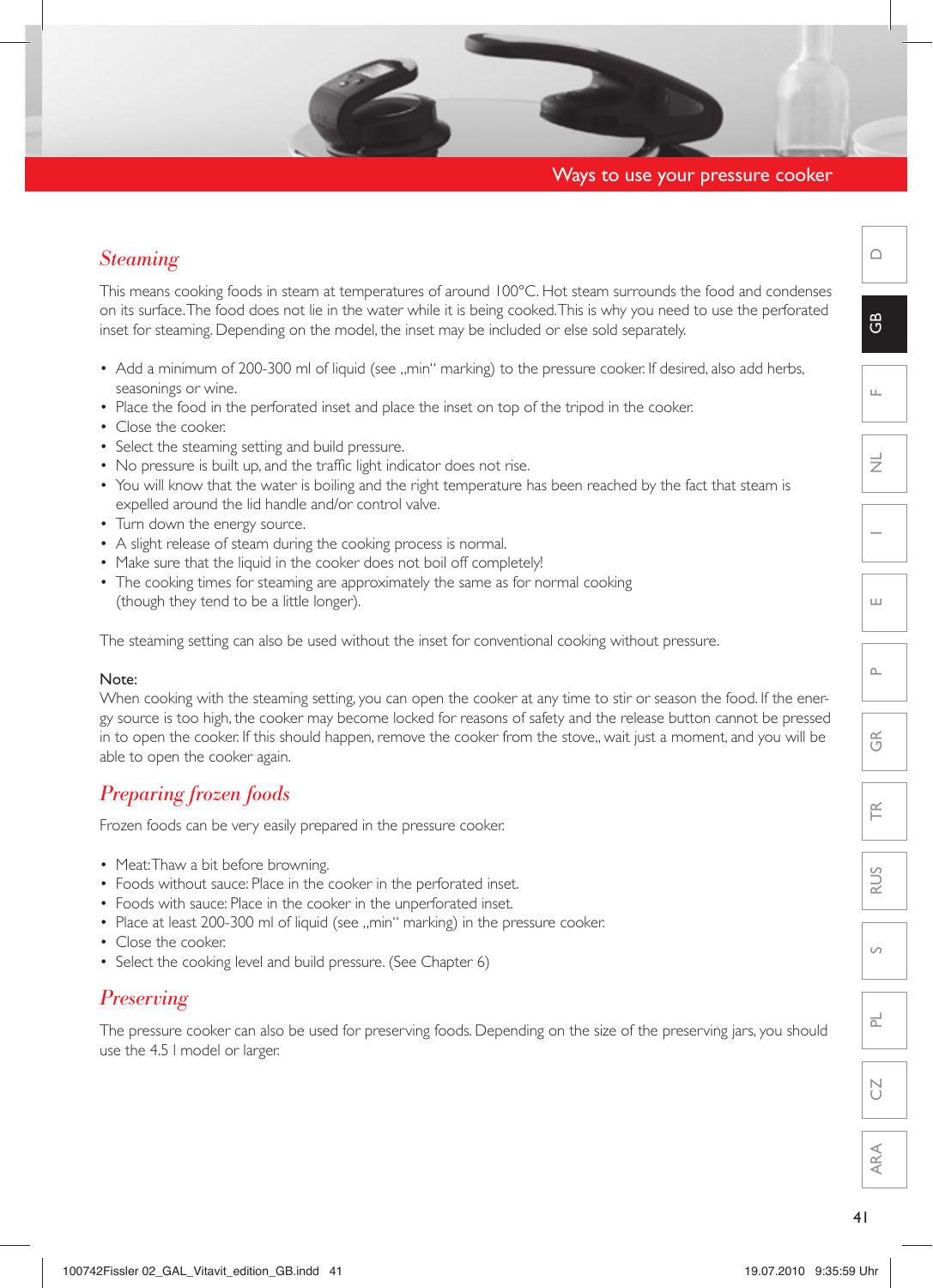

## Ways to use your pressure cooker

- Fill the jars up to about one finger's breadth under the edge and close them.
- Place at least 200-300 ml of liquid (see ..min" marking) in the pressure cooker.
- Place the preserving jars in the cooker in the perforated inset.
- Close the cooker.
- Select the cooking setting and build pressure. (See Chapter 6)

| Preserving times:         |           |             |  |
|---------------------------|-----------|-------------|--|
| Marmelade                 | Setting   | $1-2$ min.  |  |
| Fruits/pickled vegetables | Setting   | $8-10$ min. |  |
| Vegetables/meat           | Setting 2 | 20-25 min.  |  |

#### Do not depressurize the cooker quickly, but let it cool off slowly, otherwise the jars could burst!

## *Extracting juice*

Both the perforated and the unperforated insets are needed for extracting juice from small amounts of fruit.

- Prepare the fruit.
- Add at least 200-300 ml of liquid (see ,,min" marking) to the pressure cooker.
- Place the fruit in the perforated inset.
- Put the perforated inset on the unperforated inset, and put this in the cooker.
- Close the cooker.
- Select Setting 2 and build pressure. (See Chapter 6)

| luice extraction times: |           |                  |  |
|-------------------------|-----------|------------------|--|
| <b>Berries</b>          | Setting 2 | $12 \text{ min}$ |  |
| Fruits with pits        | Setting 2 | $18 \text{ min}$ |  |
| Fruits with cores       | Setting 2 | 25 min.          |  |

#### Do not depressurize the cooker quickly, but let it cool off slowly.

## *Sterilizing*

Baby bottles or other items for use in the home (not for medical use) can be sterilized in the pressure cooker.

- Place at least 200-300 ml of liquid (see ..min" marking) in the pressure cooker.
- Place the bottles with their opening pointed downward in the perforated inset.
- Close the cooker.
- Select Setting 2, build pressure, and sterilize for 20 minutes.

#### Do not depressurize the cooker quickly, but let it cool off slowly.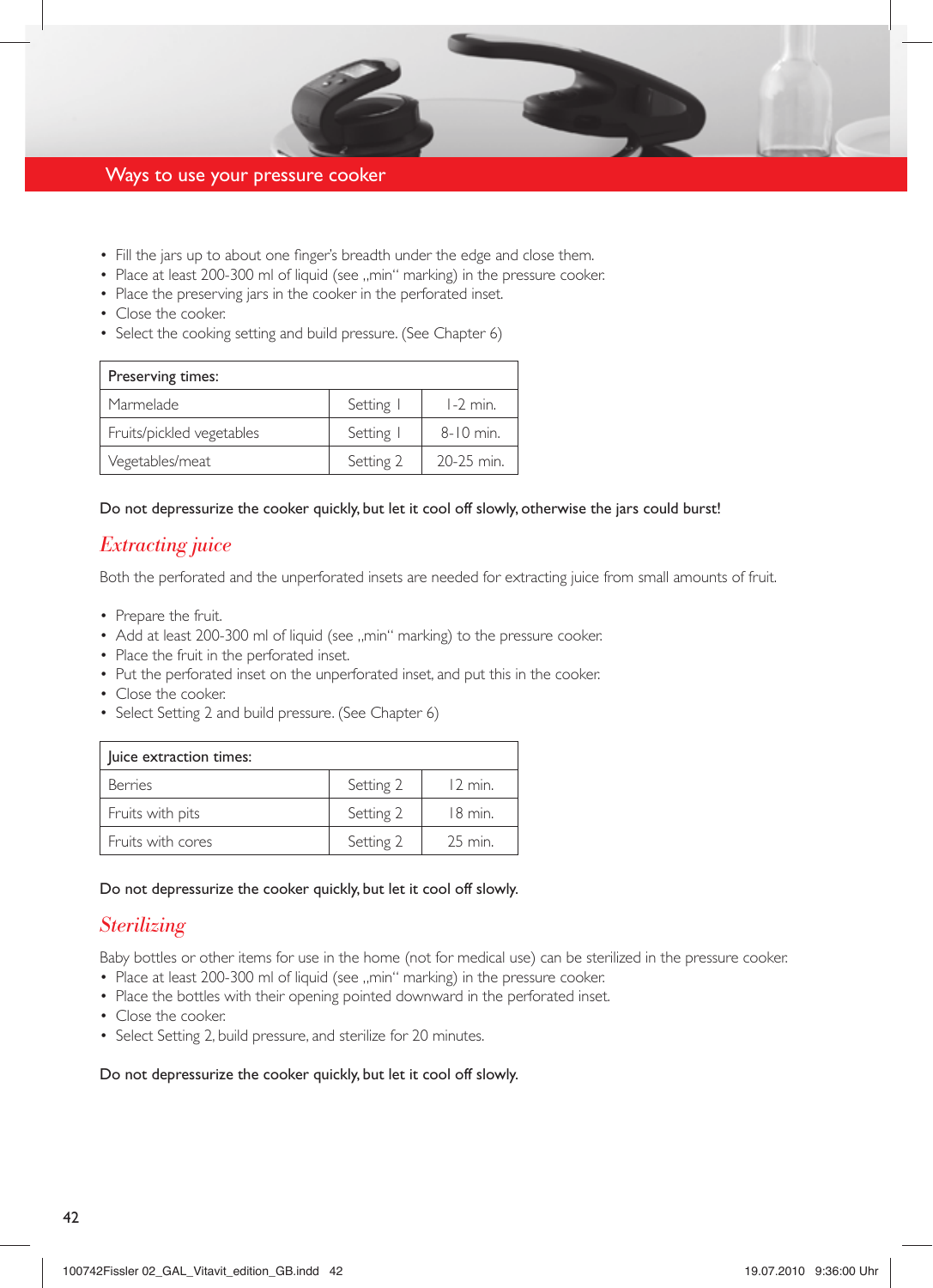## Ways to use your pressure cooker / Cooking times

## *Cooking a whole meal*

By using the insets, you can prepare several foods at the same time, one on top of the other.

#### Rules:

- Cook fish over vegetables.
- Cook vegetables over meat.
- Foods with similar cooking times should be placed in the cooker and cooked at the same time.
- • For foods with different cooking times, first place the food with the longest cooking time in the cooker and start cooking it. When the remaining cooking time of this food is the same as the cooking time of the other foods, remove the cooker from the stove, depressurize and open it, add the other foods, and then finish cooking.
- • Since some steam will escape when the cooker is opened, at least 300 ml of liquid should be added to begin with.

#### Example:

Beef roulades (20 min.) with boiled potatoes (8 min.)

First place the roulades in the cooker and cook them at Setting 2 for 12 minutes. Then remove the cooker from the burner, depressurize it, open the cooker, and place the potatoes in the cooker in the perforated inset over the roulades by using the tripod. Close the cooker, build pressure, and cook at Setting 2 for an additional 8 minutes.

## *9. Cooking times*

The cooking times shown here should serve as guidelines and are calculated on the basis of approximately 2-3 portions.

#### Basic rules:

- The cooking time at Setting 2 is about ½ to ⅓ of the normal cooking time.
- The cooking time at Setting I is about 50% longer than at Setting 2.
- Cooking times for the same food can vary, depending on the amount, shape, size and consistency.
- The smaller the pieces of food, the shorter the cooking time will be.
- The greater the total amount of food, the longer the cooking time

#### Example:

Jacket potatoes (whole), approx. 12 minutes; boiled potatoes (cut in half or quarters), about 8 minutes

Use the cooking times given here to work out your own personal times.

If you are not certain about a cooking time, cook the food for a shorter period to begin with. You can always continue cooking it.

 $\cap$ 

 $\mathfrak{g}$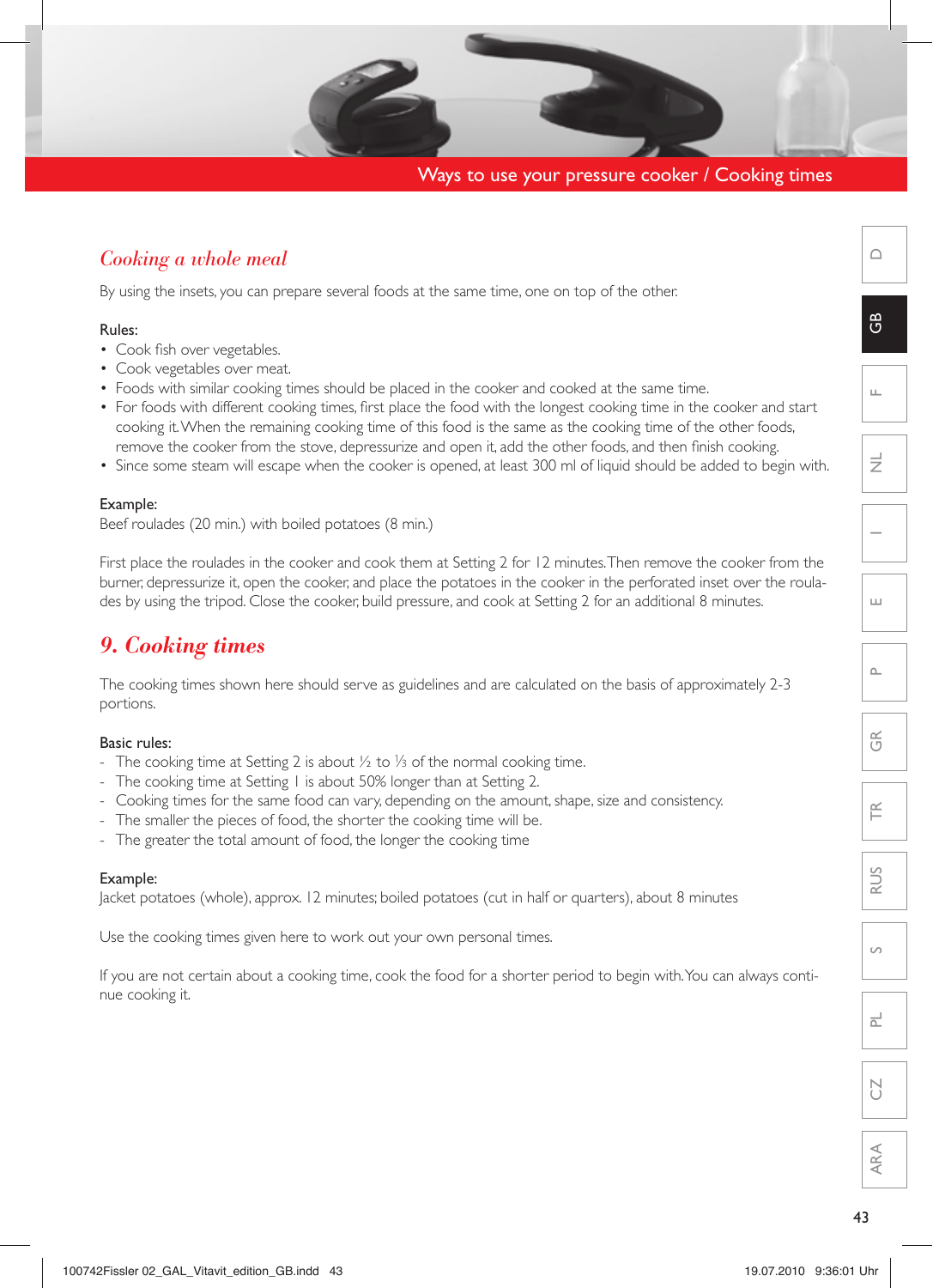## Cooking times

#### Pork

Spicy pork stew / Goulash 15-20 min. Setting 2 Pork roast 25-30 min. Setting 2 Pork shank 30-35 min. Setting 2

# Veal and beef<br>Veal Stroganoff

Beef goulash 15-20 min. Setting 2 Beef shank (for soup) 20-25 min. Setting 2 Roulades / Roast fillet 20-25 min. Setting 2 Sauerbraten / Roast loin 25-30 min. Setting 2<br>
Roast beef 30-40 min. Setting 2 Roast beef 30-40 min. Setting 2<br>Boiled beef 30-60 min. Setting 2

#### Poultry

Chicken breast/leg 10-15 min. Setting 2 Turkey breast/drumstick 20-25 min. Setting 2 Stewing/Soup chicken 25-35 min. Setting 2 (depending on size and age)

# **Game and lamb**<br>Saddle of deen

#### Fish

# 30-40 min. Setting 2

5-6 min. Setting 2 Roast veal 15-20 min. Setting 2<br>Veal shank 15-20 min. Setting 2 15-20 min. Setting 2 40-60 min. Setting 2

about 15 min. Setting 2 Roast deer venison about 20 min. Setting 2 Elk venison stew 15-20 min. Setting 2 Roast elk venison about 25 min. Setting 2 Wild boar goulash 15-20 min. Setting 2 Roast wild boar about 25 min. Setting 2 Roast hare 15-20 min. Setting 2 Lamb stew 10-15 min. Setting 2 Roast lamb 15-20 min. Setting 2

Fish stew 3-4 min. Setting 1 Salmon 5-6 min. Setting I Halibut 6-7 min. Setting I Haddock 6-7 min. Setting 1 Ocean perch 7-8 min. Setting 1

#### Soups and stews

Vegetable soup 4-6 min. Setting 2 Potato soup 6-8 min. Setting 2 Goulash soup 10-15 min. Setting 2 Beef broth 35-40 min. Setting 2

#### Vegetables

Artichokes (whole) 15-20 min. Setting 1 Cauliflower/broccoli (florets) 2-3 min. Setting 1 Cauliflower (whole) 8-10 min. Setting 1 Green beans (fresh) 5-7 min. Setting I Kohlrabi (pieces) 5-8 min. Setting I Corn on the cob 5-6 min. Setting I Mixed vegetables 5-6 min. Setting 1 Carrots 4-6 min. Setting 1 Green/red peppers 1-2 min. Setting 1 Red/white cabbage (strips) 7-10 min. Setting 1 White asparagus (whole) 5-7 min. Setting 1 Savoy cabbage (strips) 7-10 min. Setting 1

Boiled potatoes (in quarters) 8-10 min. Setting 2 Jacket potatoes (whole) 12-15 min. Setting 2

#### Legumes and grains

Lentils (not presoaked) 10-15 min. Setting 2 Peas (shelled, not presoaked) 12-15 min. Setting 2 Barley 15-20 min. Setting 2 Millet, buckwheat 6-7 min. Setting 2 (do not leave to swell) 7-9 min. Setting 2 (do not leave to swell) Oats, wheat, barley, rye, 8-9 min. Setting 2 spelt, unripe spelt grain (leave to swell)

> Depressurize the cooker and allow the contents to swell after cooking in the closed pot for about 15 minutes.

|                                   | $35 - 4$                                       |
|-----------------------------------|------------------------------------------------|
| э)<br>oli (florets)<br>le)<br>;h) | $15-2$<br>$2 -$<br>$8 - 1$<br>$5-$<br>5-<br>5. |

44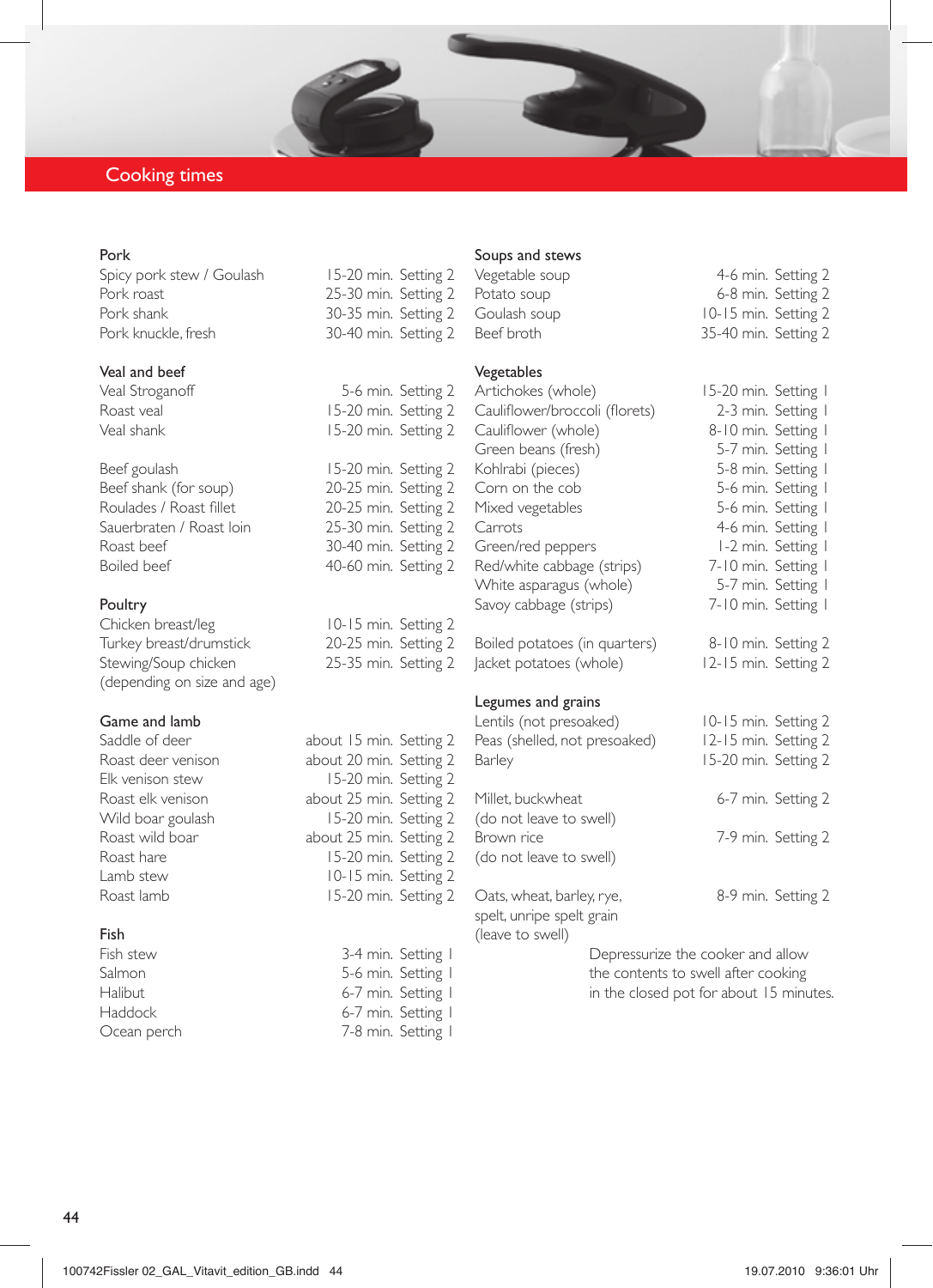## Cleaning and care

## *10. Cleaning and care*

## *Cleaning*

#### Always wash the pressure cooker after you have used it.

- Remove the silicone gasket from the lid and wash it by hand.
- Remove the control valve and wipe it off with a moist cloth.
- Remove the lid handle when needed (at the latest, when it looks dirty) and rinse it under running water.
- The pot, lid (without the silicone gasket, control valve, and lid handle), and insets can also be placed in the dishwasher.

#### Please note:

- To clean, use clear, hot water and dishwashing liquid and a dishwashing sponge or a soft brush. Do not use pointed, rough or sharp objects. If the inside or bottom is very dirty, you can use the rough side of the sponge.
- Do not let food residues dry onto the cooker, and do not store foods in the cooker for a long time, as this could cause stains in the stainless steel and changes in the surface.
- To maintain the stainless steel surface, use Fissler Stainless Steel Care regularly. It is outstanding for removing rainbow discolorations or films.
- When cleaning the cooker parts in the dishwasher, use only conventional household dishwashing products in the amounts recommended by the manufacturer. Do not use industrial detergents or highly concentrated cleaning products.

## *Mounting the control valve and lid handle*

#### Control valve (Fig. A-5)

#### To remove: See Fig. R

Loosen the bell-shaped nut (Fig. A-21) by turning it in a counter-clockwise direction, and remove the control valve and the nut.

#### To mount: See Fig. S

Insert the control valve in the proper place in the lid, from the top, screw in the bell-shaped nut in a clockwise direction from the bottom, and tighten firmly.

#### Lid handle (Fig. A-1)

To remove: See Fig. T

Remove the lid handle by turning the lid screw (Fig.A-19) on the inside of the lid in a counter-clockwise direction. To mount: See Fig. U

Hold the lid handle in your hand and place the lid on it in the appropriate position. Turn the lid screw in a clockwise direction and tighten it firmly.

## *Storage*

The silicone gasket should be stored in a dark place (protected from sunlight and UV radiation), dry and clean.The silicone gasket will last longer if you place the lid upside down on top of the pot after it is cleaned, so that the ring will not be crushed.

## *Maintenance*

The parts of the pressure cooker that are subject to wear must be replaced regularly. You will find additional information on this in Chapter 12.

 $\bigcap$ 

 $\mathfrak{g}$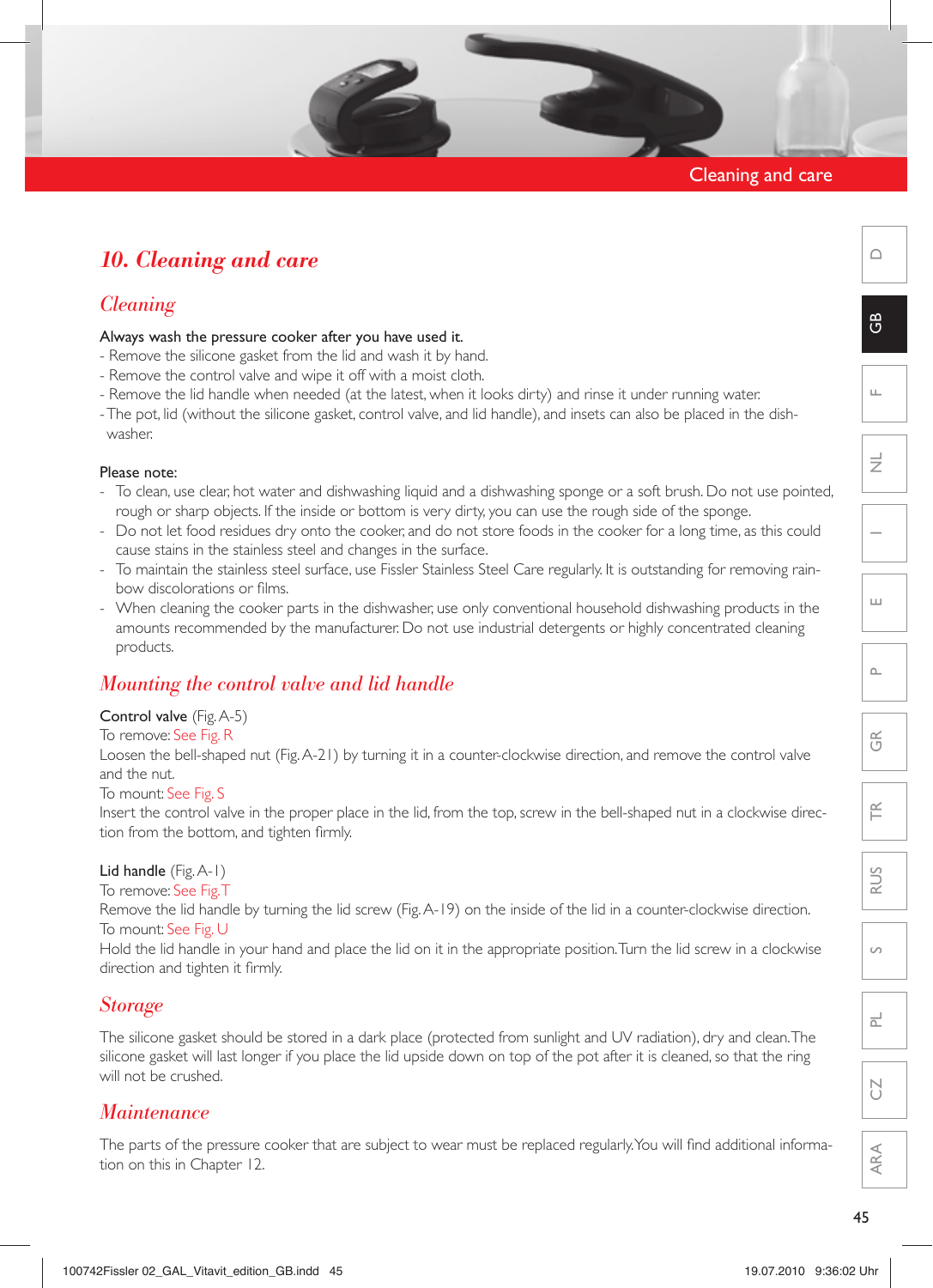Questions and answers

## *11. Questions and answers*

Important: Always turn off the energy source and let the pressure cooker cool off before you attempt to eliminate a problem.

| Problem                                                                                                                      | Possible reason                                                                                   | How to correct the problem                                                                                                                                                           |
|------------------------------------------------------------------------------------------------------------------------------|---------------------------------------------------------------------------------------------------|--------------------------------------------------------------------------------------------------------------------------------------------------------------------------------------|
| When the cooker is<br>building pressure, steam<br>escapes longer than usual<br>from under the lid handle<br>(the Euromatic). | You have selected the pressureless<br>steaming setting or a different setting<br>below Setting I. | With pressureless steaming, it is normal<br>for some steam to escape. If you want to<br>cook with pressure in a closed system,<br>select Setting I or 2. (See Chapters 6<br>and $8)$ |
|                                                                                                                              | The cooker is not closed properly. (The<br>indicator in the lid handle is red.)                   | Close the cooker properly. (See Chapter<br>4) (The indicator in the lid handle is<br>green.)                                                                                         |
|                                                                                                                              | The heat source is not high enough.                                                               | Set the heat source at its highest level.                                                                                                                                            |
|                                                                                                                              | The cooking zone is not the right size for<br>the pressure cooker.                                | Place the pressure cooker on a cooking<br>zone with the right size. (See Chapter 5)                                                                                                  |
|                                                                                                                              | The lid handle is loose.                                                                          | Tighten the fastening screw of the lid<br>handle on the inside of the lid.                                                                                                           |
|                                                                                                                              | The Fissler Euromatic or its o-ring is dirty<br>or damaged.                                       | Clean or replace the part.<br>(See Chapter 13)                                                                                                                                       |
| No steam escapes when<br>the cooker is building<br>pressure.                                                                 | Too little liquid was placed in the cooker.                                                       | Add the minimum amount of liquid<br>(200-300 ml). (See Chapter 5)                                                                                                                    |
|                                                                                                                              | The heat source is not set high enough.                                                           | Set the heat source on high.                                                                                                                                                         |
| Steam and/or drops of<br>water escape at the edge<br>of the lid before the traffic                                           | The silicone gasket is not properly in<br>place.                                                  | Insert the silicone gasket properly. (See<br>Chapter 5)                                                                                                                              |
| light indicator begins to<br>rise.                                                                                           | The silicone gasket is dirty or damaged.                                                          | Clean or replace the silicone gasket.                                                                                                                                                |
|                                                                                                                              | The cooker is not closed properly. (The<br>indicator in the lid handle is red).                   | Close the cooker properly.<br>(See Chapter 4)<br>(The indicator in the lid handle is green).                                                                                         |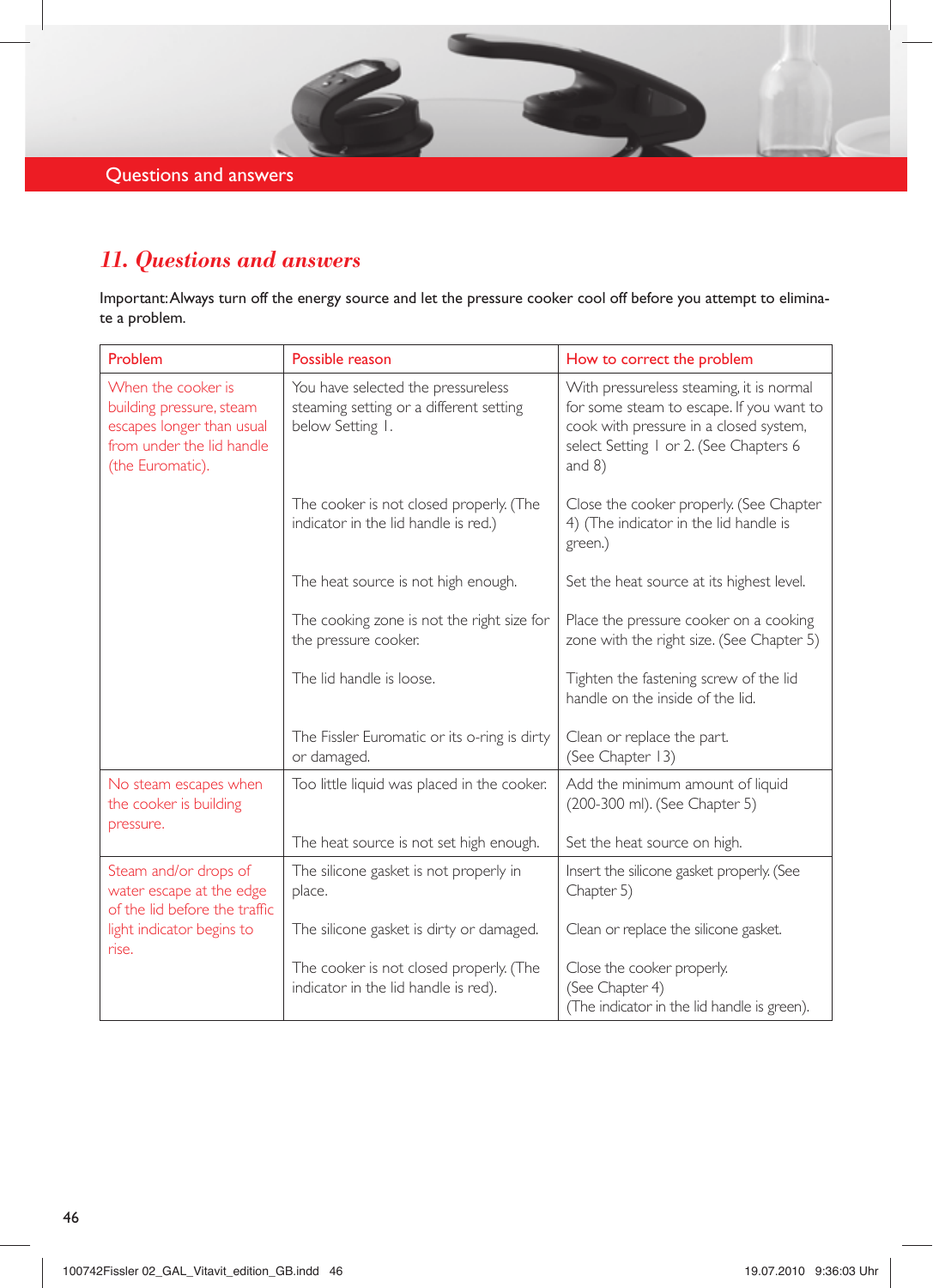## Questions and answers

- 10 s

| Problem                                                                                                                          | Possible reason                                                                                                                                                                                              | How to correct the problem                                                                                                                                       | △                        |
|----------------------------------------------------------------------------------------------------------------------------------|--------------------------------------------------------------------------------------------------------------------------------------------------------------------------------------------------------------|------------------------------------------------------------------------------------------------------------------------------------------------------------------|--------------------------|
| The traffic light indicator<br>does not rise.                                                                                    | Steam is escaping near the lid handle.                                                                                                                                                                       | See previous page.                                                                                                                                               |                          |
|                                                                                                                                  | Steam is escaping at the edge of the lid.                                                                                                                                                                    | See previous page.                                                                                                                                               | සී                       |
|                                                                                                                                  | Too little liquid was placed in the cooker.                                                                                                                                                                  | Add the minimum amount of liquid<br>(200-300 ml). (See Chapter 5)                                                                                                | Щ                        |
|                                                                                                                                  | The control valve is not attached cor-<br>rectly and firmly.                                                                                                                                                 | Attach the control valve correctly and<br>tighten the bell-shaped nut.<br>(See Chapter 10)                                                                       | $\overline{z}$           |
|                                                                                                                                  | The molded valve seal, valve base seal, or<br>silicone membrane is missing, defective,<br>or incorrectly attached.                                                                                           | Replace the seal or attach it correctly.<br>(See Chapter 12)                                                                                                     |                          |
| Steam is escaping near the<br>control valve.                                                                                     | The temperature is too high for the<br>selected cooking setting. (The traffic light<br>indicator is red.)                                                                                                    | Turn the heat source down. Adjust the<br>energy source so that the traffic light<br>indicator remains green during the entire<br>cooking period. (See Chapter 6) | ш                        |
|                                                                                                                                  | You have selected the pressureless<br>steaming setting or a different setting<br>below Setting I.                                                                                                            | With pressureless steaming, it is normal<br>for some steam to escape. If you would<br>like to cook with pressure in a closed                                     | $\square$                |
|                                                                                                                                  |                                                                                                                                                                                                              | system, select Setting 1 or 2.<br>(See Chapters 6 and 8).                                                                                                        | $\widetilde{\mathbb{G}}$ |
|                                                                                                                                  | The control valve is not attached cor-<br>rectly and firmly.                                                                                                                                                 | Attach the control valve correctly and<br>tighten the bell-shaped nut.<br>(See Chapter 10)                                                                       | $\widetilde{\mathsf{H}}$ |
|                                                                                                                                  | The molded valve seal, valve base seal, or<br>silicone membrane is missing, defective,<br>or incorrectly attached.                                                                                           | Replace the seal or attach it correctly.<br>(See Chapter 12)                                                                                                     | RUS                      |
| Steam is escaping under<br>the lid handle (near the<br>Euromatic), although the<br>traffic light indicator has<br>already risen. | The lid handle is loose.                                                                                                                                                                                     | Tighten the fastening screw of the lid<br>handle on the inside of the lid.                                                                                       | $\circ$                  |
|                                                                                                                                  | The flat gasket for the fastening screw of                                                                                                                                                                   | Replace the gasket or o-ring or mount it                                                                                                                         |                          |
|                                                                                                                                  | the lid handle or the o-ring for the Eu-<br>romatic is missing, defective, or mounted<br>incorrectly.                                                                                                        | correctly. (See Chapter 12)                                                                                                                                      | $\overline{\simeq}$      |
|                                                                                                                                  | If a great deal of steam is released, the<br>Remove the control valve and clean or<br>Euromatic may have been triggered as<br>replace it. (See Chapter 10 and 12)<br>a safety mechanism. This happens if the |                                                                                                                                                                  | N                        |
|                                                                                                                                  | valve is dirty or defective.                                                                                                                                                                                 |                                                                                                                                                                  | ARA                      |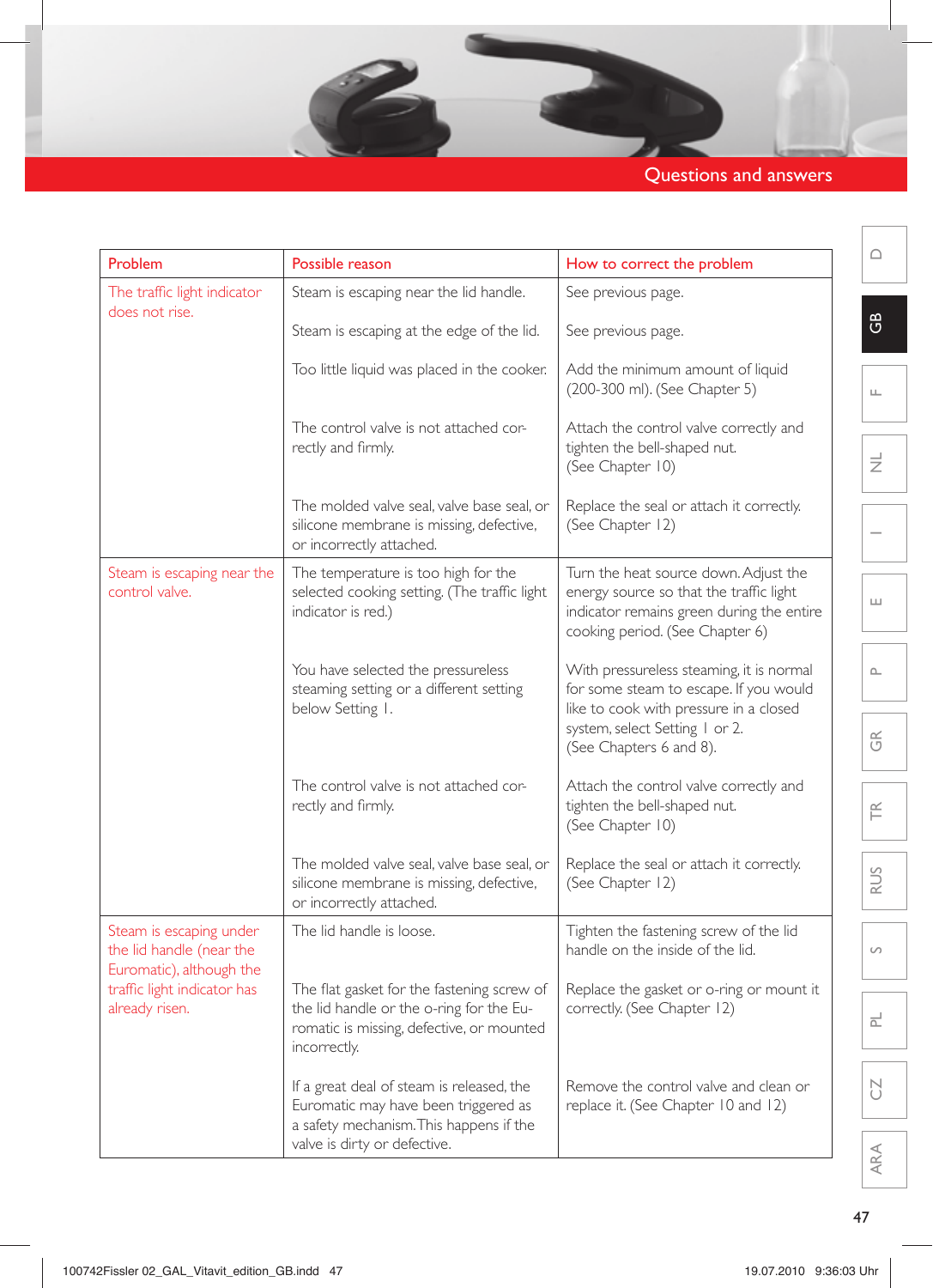## Questions and answers

| Problem                                                                                             | Possible reason                                                                                                                            | How to correct the problem                                                                   |
|-----------------------------------------------------------------------------------------------------|--------------------------------------------------------------------------------------------------------------------------------------------|----------------------------------------------------------------------------------------------|
| A great deal of steam is<br>escaping from the edge of<br>the lid, although the traffic              | The silicone gasket is defective.                                                                                                          | Replace the silicone gasket.<br>(See Chapter 5 and 12)                                       |
| light indicator has already<br>risen.                                                               | The silicone gasket has been triggered<br>as a safety mechanism. This happens if<br>the valve and the Euromatic are dirty or<br>defective. | Have the cooker checked by Fissler<br>Customer Service.                                      |
| Steam is escaping from<br>under the round cover<br>cap for the lid handle or<br>the release button. | A seal is defective.                                                                                                                       | Replace the lid handle or have it checked<br>by Fissler Customer Service.                    |
| The cooker is difficult<br>to close, or the release<br>button does not pop out                      | The lid handle and/or pot handle are not<br>correctly mounted.                                                                             | Check how the handles are mounted<br>and tighten screws if necessary.                        |
| when it closes.                                                                                     | The lid handle is defective.                                                                                                               | Replace the lid handle.                                                                      |
|                                                                                                     | The silicone gasket is not properly in<br>place.                                                                                           | Insert the silicone gasket properly.<br>(See Chapter 5)                                      |
|                                                                                                     | The cooker is not properly closed.<br>(The indicator in the lid handle is red.)                                                            | Close the cooker properly.<br>(See Chapter 4)<br>(The indicator in the lid handle is green.) |
| The cooker cannot be<br>opened.                                                                     | There is still pressure in the cooker.                                                                                                     | Depressurize the cooker.<br>(See Chapter 7)                                                  |
|                                                                                                     | The Euromatic is jammed.                                                                                                                   | Let go of the release button. Push the lid<br>handle a little to the left.                   |
| The lid handle is loose.                                                                            | The fastening screw has not been<br>tightened.                                                                                             | Tighten the fastening screw of the lid<br>handle on the inside of the lid.                   |
| The handles on the pot<br>are loose.                                                                | The handle screws have not been<br>tightened.                                                                                              | Tighten the screws with a screwdriver.                                                       |

If you have any queries regarding the vitacontrol electronic cooking assistant, please consult the Instructions for Use enclosed separately.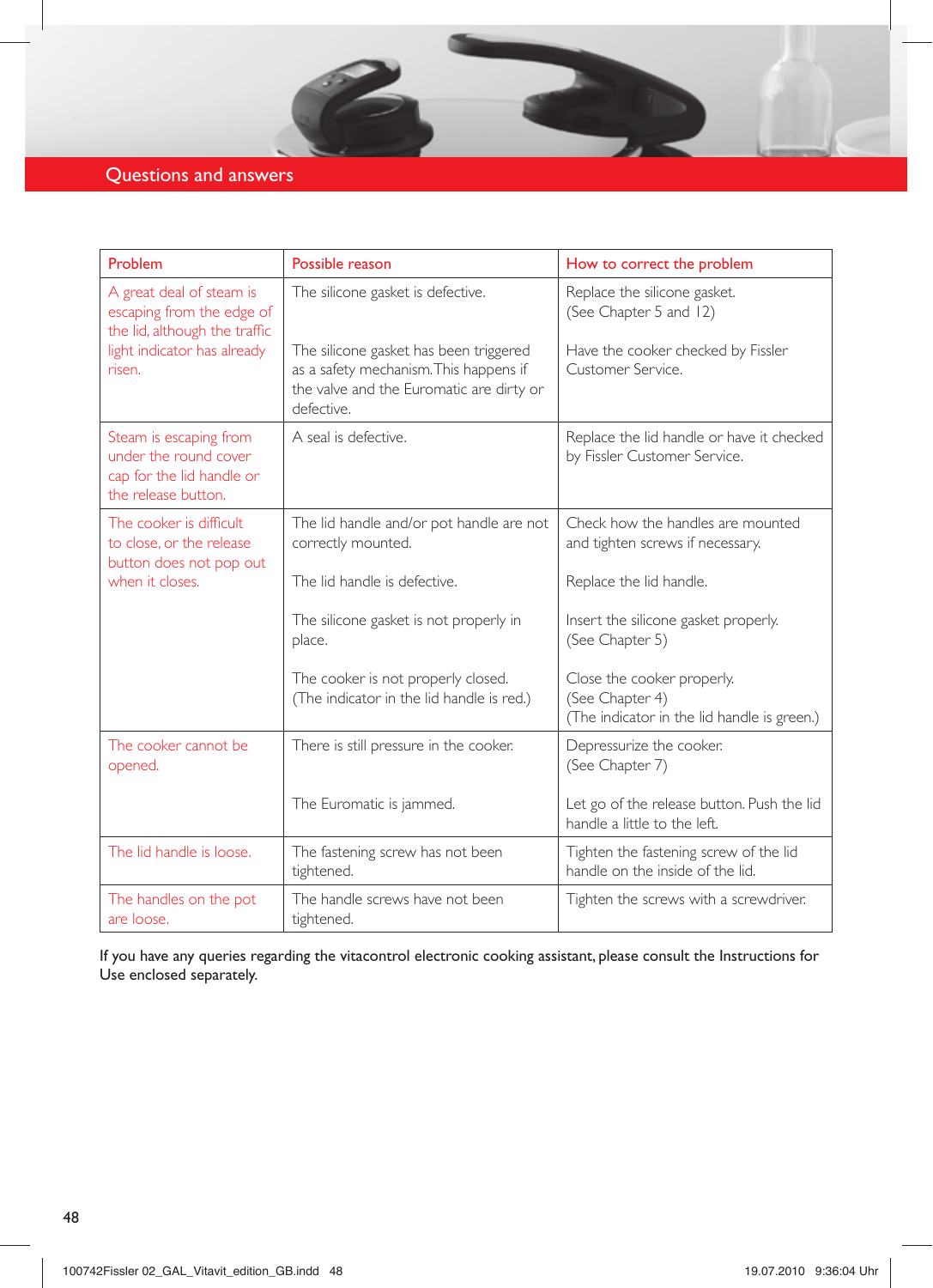## Maintenance and replacement parts

# $\cap$

 $\mathfrak{g}$ 

F

 $\Rightarrow$ 

E

 $\cap$ 

 $\frac{\alpha}{\sqrt{2}}$ 

 $\widetilde{\equiv}$ 

RUS

 $\overline{S}$ 

PL

 $\sum_{i=1}^{n}$ 

ARA

## O-ring for Euromatic (Fig. A-18) See Fig. I

Euromatic (Fig. A-18)

To remove/mount the Euromatic, you must first remove the lid handle.This is very simple, as you only have to loosen the screw on the inside of the lid.You can remove the Euromatic from the lid as soon as you have removed the o-ring. For mounting, guide the new Euromatic without the o-ring through the lid so that the side with the white ball is on the inside of the lid. Then you can mount the o-ring as described above.

The o-ring is removed/mounted on the inside of the lid. Make sure that the ring lies totally in the groove provided for it.

Replace parts that are subject to wear, such as the silicone gasket and other rubber parts, regularly after you have cooked with it about 400 times, or after 2 years at the latest, with original Fissler replacement parts. Parts that show visible damage (e.g. tears, discolorations or deformations) or that do not fit correctly must be replaced immediately. Otherwise, the functioning and safety of your pressure cooker could be affected.

## *Information on replacing parts*

*12. Maintenance and replacement parts*

Silicone gasket (Fig. A-20) See Chapter 5.

*Please note*

## Silicone membrane (Fig. A-22)

## See Fig. V

Detach the control valve from the lid and remove the old silicone membrane. Place the new silicone membrane on the plastic rod of the traffic light indicator and press the edge onto the metal push rod as far as the beginning of the thread.

## Molded valve seal (Fig. A-23)

## See Fig. W

Detach the control valve from the lid and remove the old seal. Select Setting 2 on the control valve, because this will make it easier to mount the seal. First place the new seal over the metal push rod, then press the other side all the way up over the tappet. Make sure that the molded valve seal is tightly placed around the control valve.

## Valve base seal (Fig. A-24)

## See Fig. X

Detach the control valve from the lid and remove the old seal. Put the new seal in place and make sure that the seal is perfectly flat on both sides of the lid.

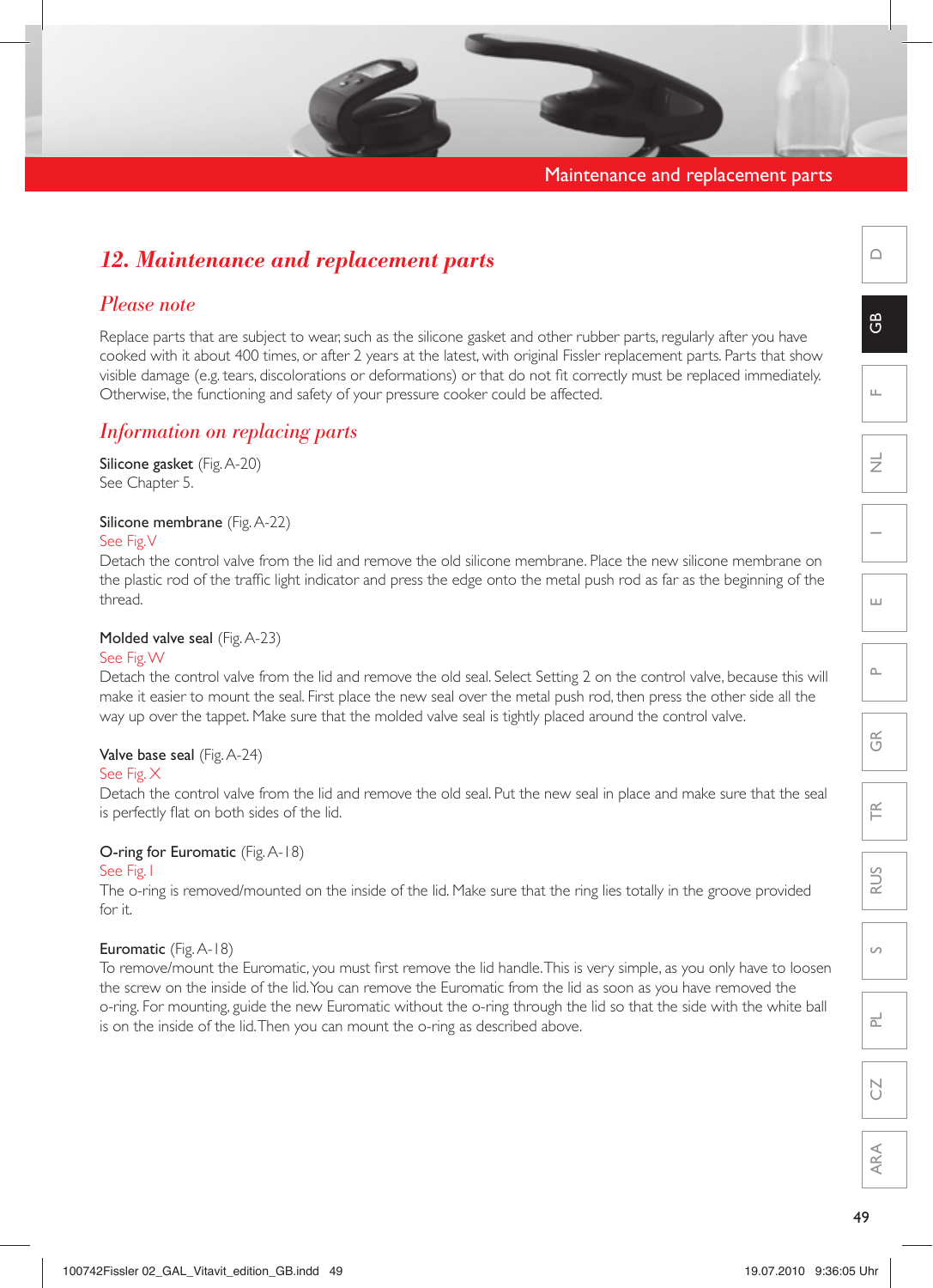## Maintenance and replacement parts

## *Replacement parts*

| Replacement parts                                                                             | Diameter        | <b>Article Number</b>  |
|-----------------------------------------------------------------------------------------------|-----------------|------------------------|
| Silicone gasket (Fig.Y-1)                                                                     | $22 \text{ cm}$ | 600-000-22-795         |
|                                                                                               | 26 cm           | 600-000-26-795         |
| Pot handle for pressure skillet (Fig. Y-2)                                                    | 22 cm           | 630-300-02-850         |
|                                                                                               | 26 cm           | 630-700-04-850         |
| Pot handle for pressure cooker (Fig. Y-2)                                                     | $22 \text{ cm}$ | 630-300-04-850         |
|                                                                                               | 26 cm           | 630-700-08-850         |
| Helper handle for pressure skillet (Fig.Y-3)                                                  | $22 \text{ cm}$ | 630-300-02-840         |
|                                                                                               | 26 cm           | 630-700-04-840         |
| Helper handle for pressure cooker (Fig.Y-3)                                                   | 22 cm           | 630-300-04-840         |
|                                                                                               | 26 cm           | 630-700-08-840         |
| Lid handle (Fig.Y-4)                                                                          | all             | 630-000-00-770         |
| Control valve (Fig. Y-5)                                                                      | all             | 620-000-00-700         |
| Bell-shaped nut for control valve (Fig.Y-6)                                                   | all             | 610-000-00-734         |
| Silicone membrane (Fig. Y-7)                                                                  | all             | 610-000-00-711         |
| Molded valve seal (Fig. Y-8)                                                                  | all             | 610-000-00-706         |
| Valve base seal (Fig. Y-9)                                                                    | all             | 610-000-00-733         |
| Set consisting of silicone membrane, mol-<br>ded valves seal, valve base seal (Fig.Y-7, 8, 9) | all             | 610-000-01-706         |
| Euromatic, complete (Fig. Y-10)                                                               | all             | $011 - 631 - 00 - 750$ |
| O-ring for Euromatic (Fig.Y-11)                                                               | all             | $011 - 631 - 00 - 760$ |
| Fastening screw for lid handle, with flat<br>gasket (Fig. Y-12)                               | all             | 600-000-00-712         |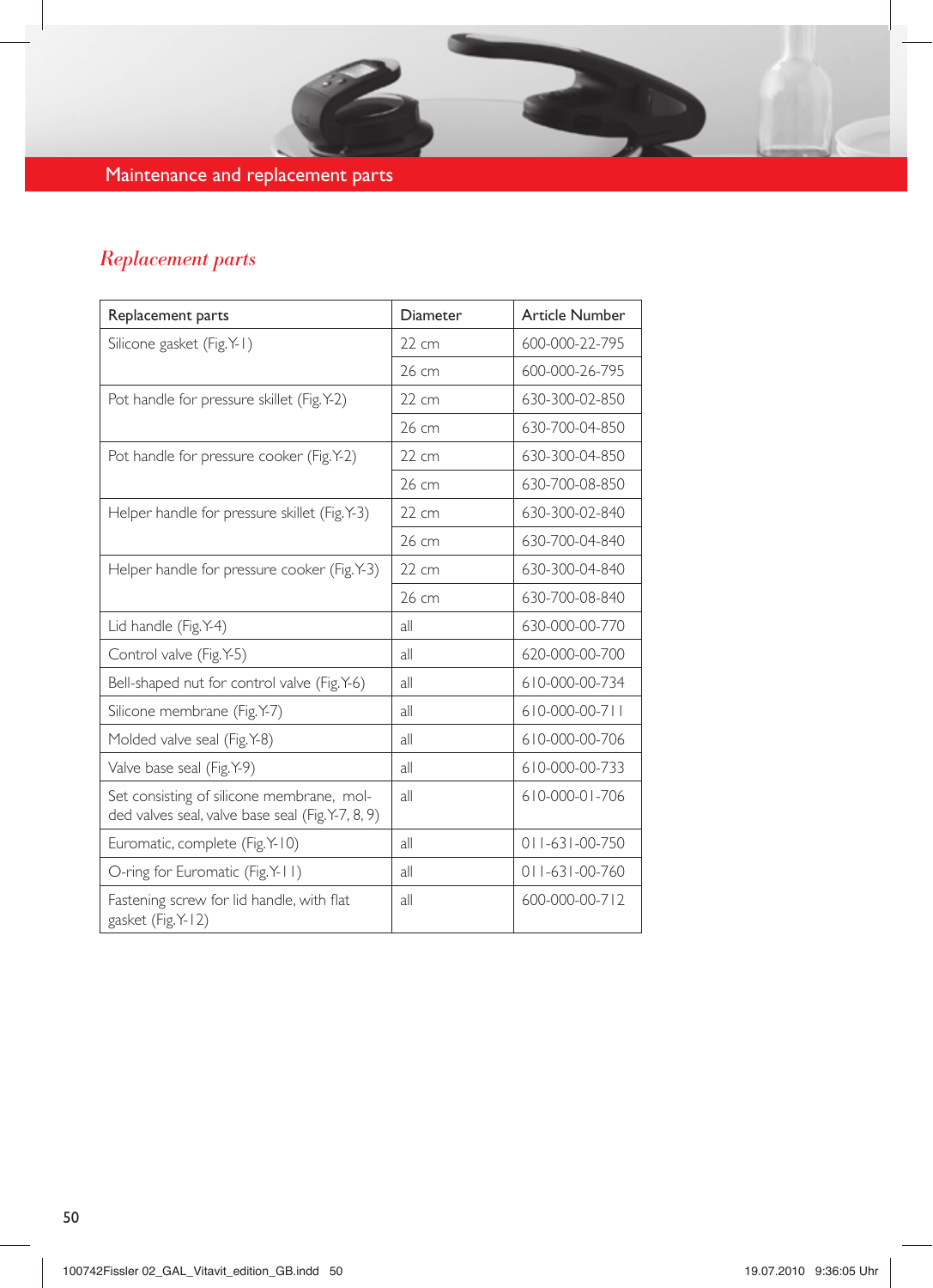## *Accessories*

| Accessories                                              | Diameter          | <b>Article Number</b>  |
|----------------------------------------------------------|-------------------|------------------------|
| Perforated inset (incl. tripod) (Fig. Z-1)               | 22 cm             | 610-300-00-800         |
|                                                          | 26 cm             | 610-700-00-800         |
| Unperforated inset (incl. tripod) (Fig. Z-2)             | $22 \, \text{cm}$ | 610-300-00-820         |
|                                                          | 26 cm             | 610-700-00-820         |
| Additional lid, glass (Fig. Z-3)                         | $22 \, \text{cm}$ | $021 - 641 - 22 - 600$ |
| Additional lid, metal (Fig. Z-4)                         | $22 \text{ cm}$   | 623-000-22-700         |
|                                                          | 26 cm             | 623-000-26-700         |
| Deep-frying basket (Fig. Z-5)                            | 26 cm             | 022-656-04-600         |
| vitacontrol electronic cooking assistant<br>$(Fig. Z-6)$ | all               | 620-000-00-470         |

All replacement parts can be purchased from your Fissler retailer or in the specialty departments of department stores. Our Customer Service Department will also be happy to help you. (For addresses, see Chapter 13).

You will find a list of dealers, as well as additional information, at www.fissler.co.uk / www.fissler.com.

 $\triangle$ 

GB

 $\mathbf{r}$ 

 $\equiv$ 





 $\widetilde{\mathsf{F}}$ 

RUS

 $\circ$ 

 $\overline{\mathbb{L}}$ 

CZ